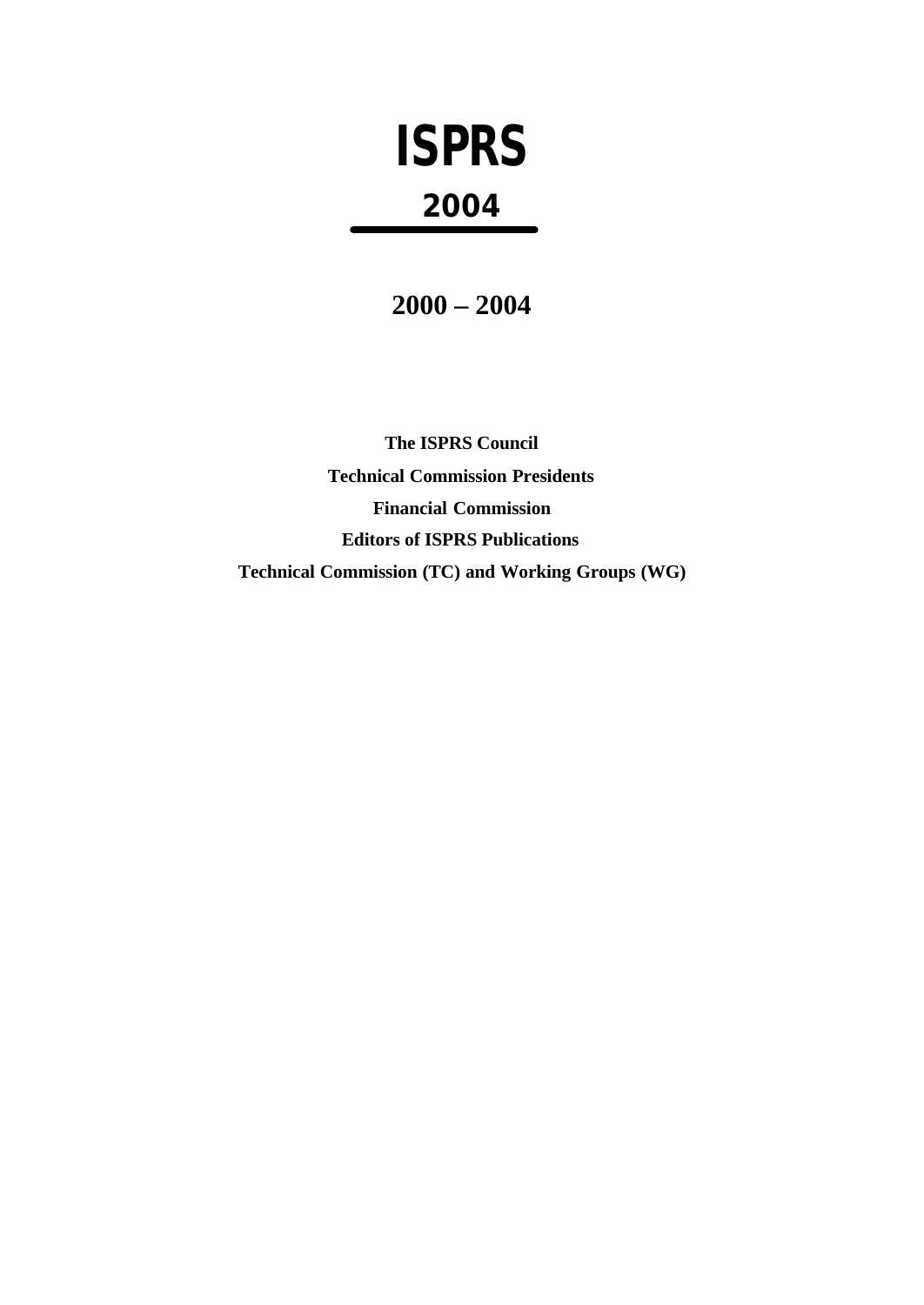# **COUNCIL 2000-2004**



### **President JOHN TRINDER** School of Surveying and SIS University of New South Wales UNSW Sydney, NSW 2052, AUSTRALIA

Tel: +61-2-9-385-4197 Fax: +61-2-9-313-7493 E-mail: J.Trinder@unsw.edu.au



### **First Vice President LAWRENCE FRITZ** Lockheed Martin Corporation 14833 Lake Terrace Rockville, MD 20853-3632 USA Tel: +1 -301-460-9046 or +1-610-531-3205 Fax: +1 -301-460-0021 E-mail: LWFritz@erols.com



**Secretary General IAN DOWMAN** Dept. of Geomatic Engineering University College London Gower Street London WC1E 6BT UNITED KINGDOM Tel: +4 4-20-7679-7226 Fax: +44-20-7380-0453 E-mail: idowman@ge.ucl.ac.uk



**Second Vice President GERARD BEGNI** Medias - France

CNES-Bpi 2102 18 Avenue Edouard Belin 31401 Toulouse Cedex 4 FRANCE Tel: +33-5-61-27-3182 Fax: +33-5-61-28-2905 E-mail l: begni@medias.cnes.fr



**Congress Director ORHAN ALTAN** Istanbul Technical University Faculty of Civil Engineering Department of Geodesy and Photogrammetry 80626 Ayazaga-Istanbul, TURKEY Tel: +90-212-285-3810 Fax: +90-212-285-6587 E-mail: oaltan@itu.edu.tr



**Treasurer AMMATZIA PELED** University of Haifa Department of Geography Haifa 31905 ISRAEL Tel: +972-4-8-240-148 Fax: +972-4-8-246-814 E-mail: peled@geo.haifa.ac.il

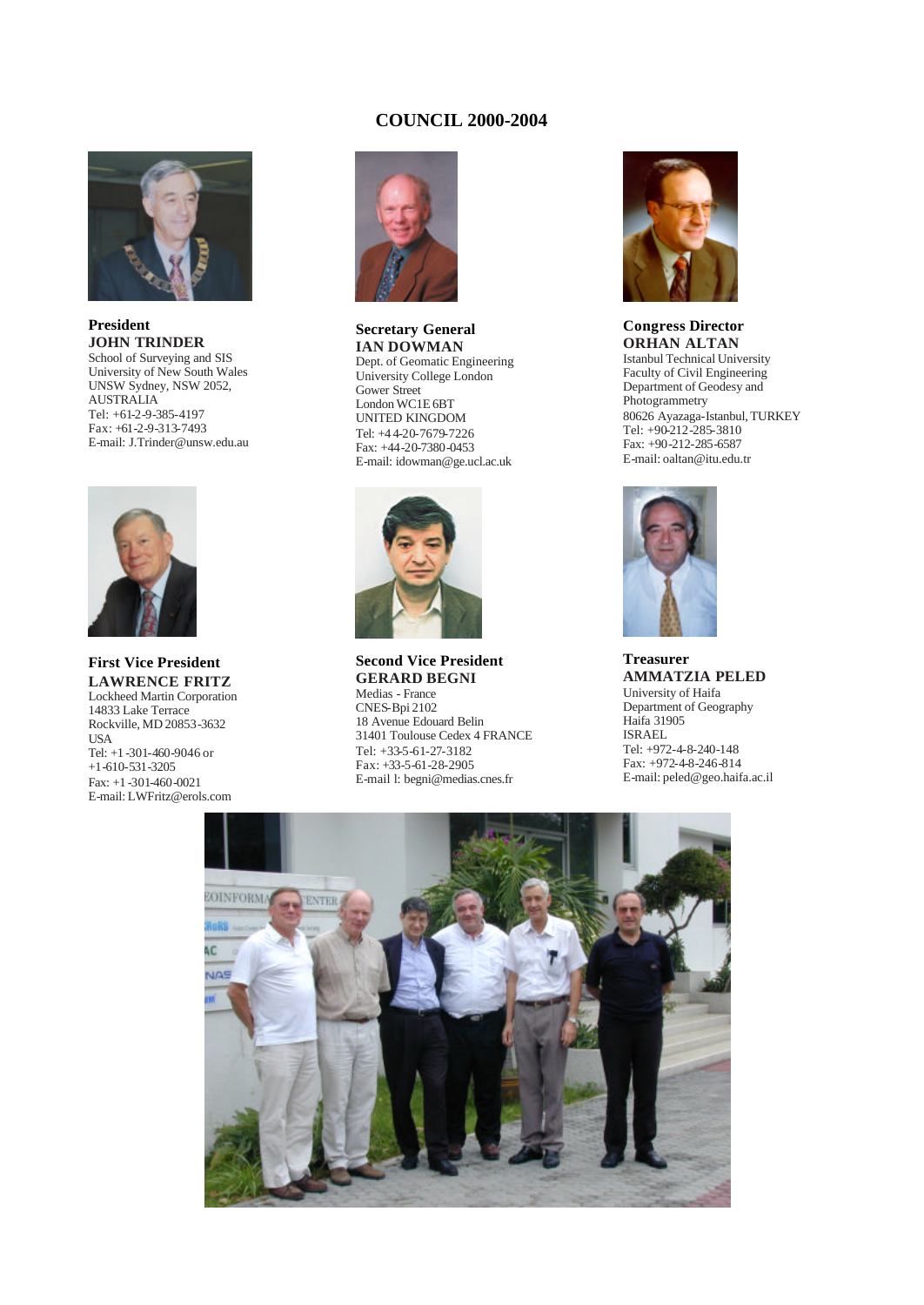# **TECHNICAL COMMISSION PRESIDENTS 2000-2004**



# **Commission I President: STANLEY MORAIN**

University of New Mexico Department of Geography and Earth Data Analysis Center Bandelier West, Room 111 Alburquerque; New Mexico 87131-6031; USA Tel: +1 505 277 3622 ext 228 Fax: +1 505 277 3614 E-mail : smorain@spock.unm.edu



# **Commission V President: PETROS PATIAS**

The Aristotle University Department of Cadastre, Photogrammetry and Cartography Unive Box 473 GR-54006 Thessaloniki **GREECE** Tel: +30 31 99 61 16 Fax: +30 31 99 61 28 E-mail: patias@topo.auth.gr



**Commission II President: CHEN JUN** National Geomatics Centre of China No 1 Baishengcun Zizhuyuan Beijing 100044 PR CHINA Tel: +86 10 6842 4072 Fax: +86 10 6842 4101 E-mail: chenjun@nsdi.gov.cn



# **Commission III President: FRANZ LEBERL**

Graz University of Technology Institiute for Computer Graphics and Vision Inffeldgasse 16 A-8010 Graz; AUSTRIA Tel: +43 316 873 5011 Fax: +43 316 873 5050 E-mail: leberl@icg.tugraz.ac.at



**Commission VI President: TANIA MARIA SAUSEN**

INPE; Coordenaçåo de Ensino Documentaçåo e Programas Especiaias; Av. des Astronautas 1758 C.P. 515; CEP 12201-970 Såo José dos Campos - SP BRASIL Tel: +55 12 3945 6862 Fax: +55 12 3945 6870 E-mail : tania@ltid.inpe.br



# **Commission IV President: COSTAS ARMENAKIS**

Geomatics Canada Centre for Topographic Information 615 Booth Street Ontario K1A 0E9, CANADA Tel: +1 613 992 4487 Fax: +1 613 995 4127 E-mail : armenaki@nrcan.gc.ca



# **Commission VII President: RANGNATH NAVALGUND**

National Remote Sensing Agency Balanagar Hyderabad 500 037 INDIA Tel: +91 40 387 8360 Fax: +91 40 387 7210 E-mail: rangnath@nrsa.gov.in E-mail: director@nrsa.gov.in

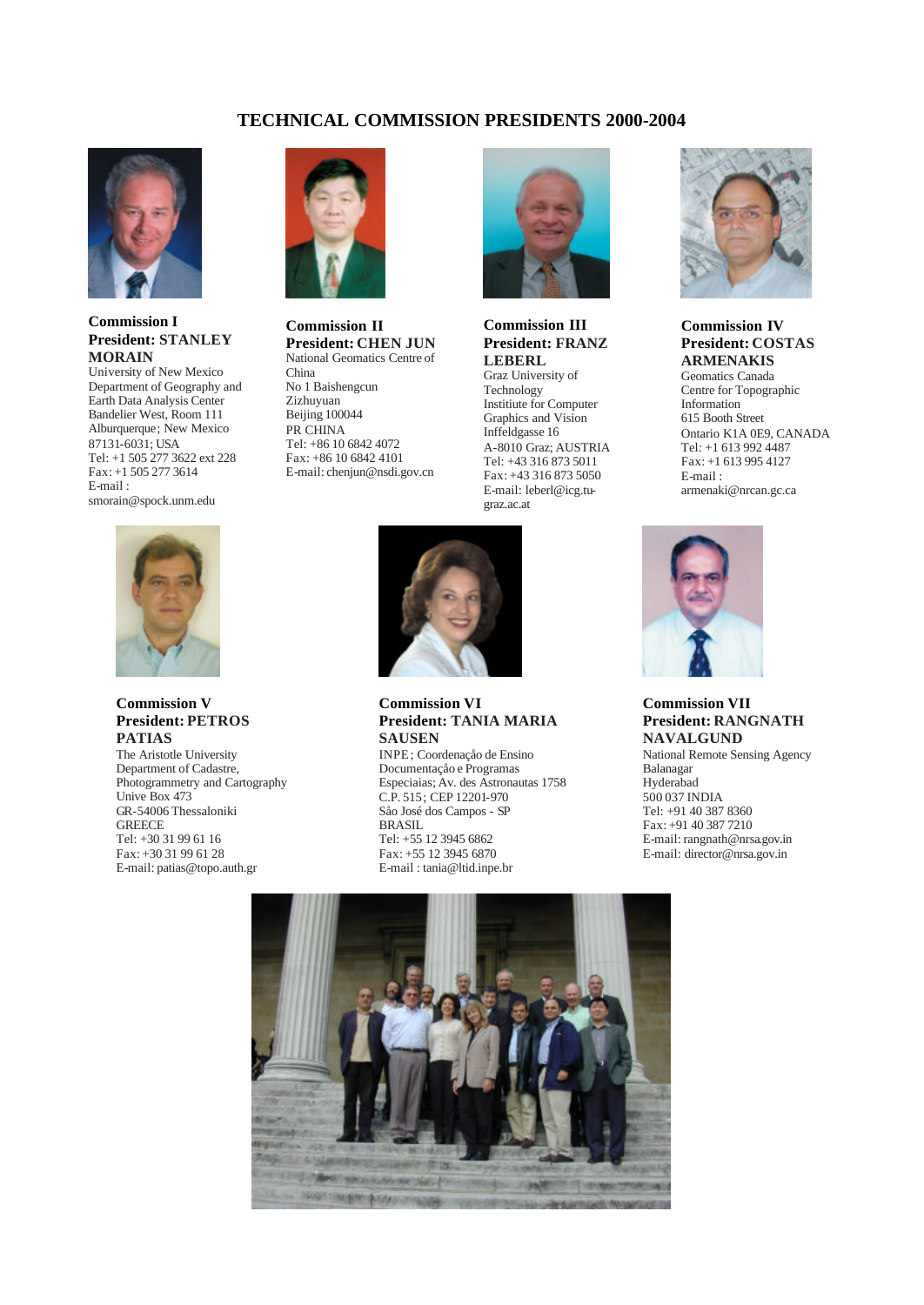# **FINANCIAL COMMISSION 2000-2004**



# **HEINZ RÜTHER**

Chairperson Department of Geomatics Private Bag University of Cape Town Rondebosch 7701 SOUTH AFRICA Tel: +27-21-650-3573 Fax: +27-21-650-3572 E-mail: heinz.ruether@eng.uct.ac.za



# **MARCIO BARBOSA**

Member Av. Dos Astronautas, 1758-Jardim da Granja CP 515 12227-010-Sao José dos Campos-SP BRAZIL Tel: +55-12-325-6035 Fax: +55-12-325-6035 E-mail: mnbisprs@ltid.inpe.br

# **IFFAT HUQUE**

Member Environment and GIS Support Project for Water Sector Planning (EGIS-II) House 49, Road 27 Banani Dhaka 1213 **BANGLADESH** Tel: +880-2-881570,72 & 72 Fax: +880-2-883128 E-mail: egis@citechco.net

# **EDITORS OF ISPRS PUBLICATIONS 2000-2004**



### *ISPRS Journal of Photogrammetry and Remote Sensing,* **Editor-in-Chief EMMANUEL BALTSAVIAS** Institute of Geodesy and Photogrammetry ETH-Hönggerberg CH-8093 Zurich, **SWITZERLAND** Tel: +41-1-633-3042 Fax: +41-1-633-110 E-mail: manos@geod.ethz.ch



E-mail: l.l.f.janssen@mdi.rws.minvenw.nl



**Webmaster (http://www. isprs.org) FABIO REMONDINO** Institute of Geodesy & Photogrammetry ETH-Hoenggerberg CH-8093 Zurich, **SWITZERLAND** Tel: +41-1-633-6808 Fax: +41-1-633-1101 E-mail: fabio@geod.baug.ethz.ch



**Book Review Editor for Highlights IAN HARLEY** 16 Gappenhiel L-5335 Moutfort LUXEMBOURG Tel: +352-2635-0629 Fax: +352-2635-0629 E-mail: iharley@interway.lu



**ISPRS Event Calendar Editor TUAN-CHIH CHEN** Chinese Institute of Technology 13-1, Lane 12, Yen-Ping Road, Taoyuan 330, TAIWAN Tel: +886-3-362-5089 Fax: +886-2-2653-9148 E-mail: profchen@ms13.hinet.net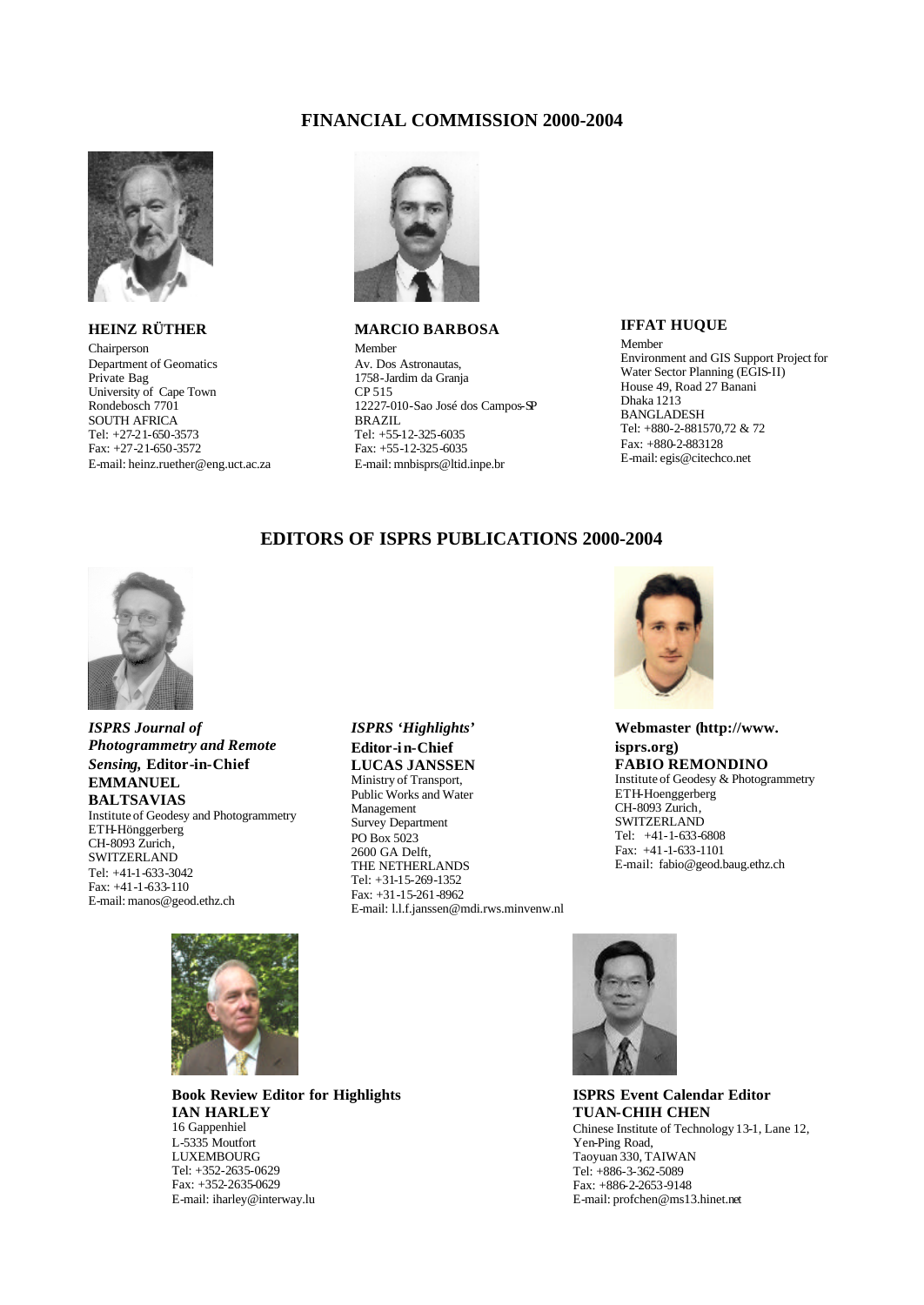# **2000 – 2004 ISPRS TECHNICAL COMMISSIONS (TC) AND WORKING GROUPS (WG)**

# **Commission I - Sensors, Platforms and Imagery**

### **President**

*Stanley Morain* University of New Mexico Department of Geography and Earth Data Analysis Center Bandelier West, Room 111 Albuquerque, NM 87131-6031 U.S.A. Tel: + 15052773622, ext 228 Fax: + 15052773614 E-mail: smorain@spock.unm.edu

### **Scientific Secretary**

*Amelia Budge* Manager, Clearinghouse Services Earth Data Analysis Center University of New Mexico Albuquerque, NM 87131-6031 U.S.A. Tel: + 1-505-277-3622, ext 231 Fax: + 1-505-277-3614 E-mail: abudge@spock.unm.edu

### **Commission I – Terms of Reference**

- Design and realization of aerial and<br>spaceborne missions for earth missions for earth observation

- Standardization of definitions and measurements of sensor related parameters

- Design, construction, characterization, installation, testing, calibration and evaluation of imaging sensors and scanners

- Integration of imaging and other systems

- Integrated platform guidance, navigation, positioning and orientation - Design, performance and techniques of data reception and pre-processing - Geometric and radiometric properties of image data, quality standards, and factors (environmental and others) affecting data quality - Technical systems for recording

sensor data, film scanners and auxiliary data (time, position, attitude, etc.) and media (film, magnetic, optical, etc.)

### **WG I/1: Define Standards for Sensor Parameters**

# **Chair**

*Charles Mondello*  Director of Technical Development and Marketing Earth Data Technologies Pitts – Hen T1 Rd

Pittsford, NY 14534 U.S.A. Tel: + 1-716-334-1423 Fax: + 1-716-334-6344 E-mail: mondello@frontiernet.net

### **Co-Chair**

*John C. Baker*  RAND 1200 South Hayes St. Arlington, VA 22202-5050 U.S.A. Tel: + 1-703-713-1100, ext 5251 Fax: + 1-703-713-8111 E-mail: jbaker@rand.org

### **Secretary**

*Bill Stoney* Mitretek Systems 7525 Colshire Drive McLean, VA 22102-7400 U.S.A. Tel: + 1-703-610-1768 Fax: +1-703-610-1757 E-mail: wstoney@mitretek.org

### **WG I/1 Terms of Reference**

- Identify and define a common set of sensor and sensor system parameters

- Promote adoption of standardized parameters among sensor manufacturers

- Design data model for, and populate, an electronic database of sensors, platforms, and launch status of new satellite sensors

- Collaborate with CEOS to develop a comprehensive database of sensor and platform specifications

Pursue organizations to collaborate in support of data model and database maintenance

- Participate in ISO TC 172/SC1, SC9 - Liaise with CEOS member organizations to identify and appoint cross-over WG membership

# **WG I/2: Sensor Calibration and Testing**

# **Chair**

*Manfred Schroeder*  German Aerospace Center (DLR) Remote Sensing Technology Institute D-822309 Oberpfaffenhofen, P.O.B. 1116, GERMANY Tel:  $+49(8153)28-2790$ Fax: + 49 (81 53) 28-1444 E-mail: Manfred.schroeder@dlr.de

# **Co-Chair**

*Veljko M. Jovanovic* Jet Propulsion Laboratory Mail Stop 169-315 4800 Oak Grove Drive Pasadena, CA 91109, U.S.A. Tel: + 1-818-354-1704 Fax: + 1-818-393-4802 E-mail: Veljko.M.Jovanovic@jpl.nasa.gov

# **Secretary**

*Bruce Davis*  Commercial Remote Sensing Program Mail Code XA00 Bldg. 1100 NASA John C. Stennis Space Center Stennis Space Center, MS 39529, U.S.A Tel: + 1-228-688-1921 Fax: + 1-228-688-7455 E-mail:bdavis@ssc.nasa.gov

### **WG I/2 Terms of Reference**

- Identify and define a common set of sensor and sensor system parameters - Promote adoption of standardized<br>parameters among sensor parameters manufacturers

- Design data model for, and populate, an electronic database of sensors, platforms, and launch status of new satellite sensors

- Collaborate with CEOS to develop a comprehensive database of sensor and platform specifications

- Pursue organizations to collaborate in support of data model and database maintenance

- Participate in ISO TC 172/SC1, SC9 - Liaise with CEOS member organizations to identify and appoint cross-over WG membership

### **WG I/3: Active Sensor Systems**

### **Chair**

*Mike Renslow* Spencer B. Gross, Inc. Photogrammetric Engineering 331 West  $13<sup>th</sup>$  Ave. #E Eugene, OR 97401 U.S.A. Tel: + 1-541-485-1721 Fax: + 1-541-485-1549 E-mail: mike@sbgmaps.com

#### **Co- Chair**

*Mike Palmer* Space Department DERA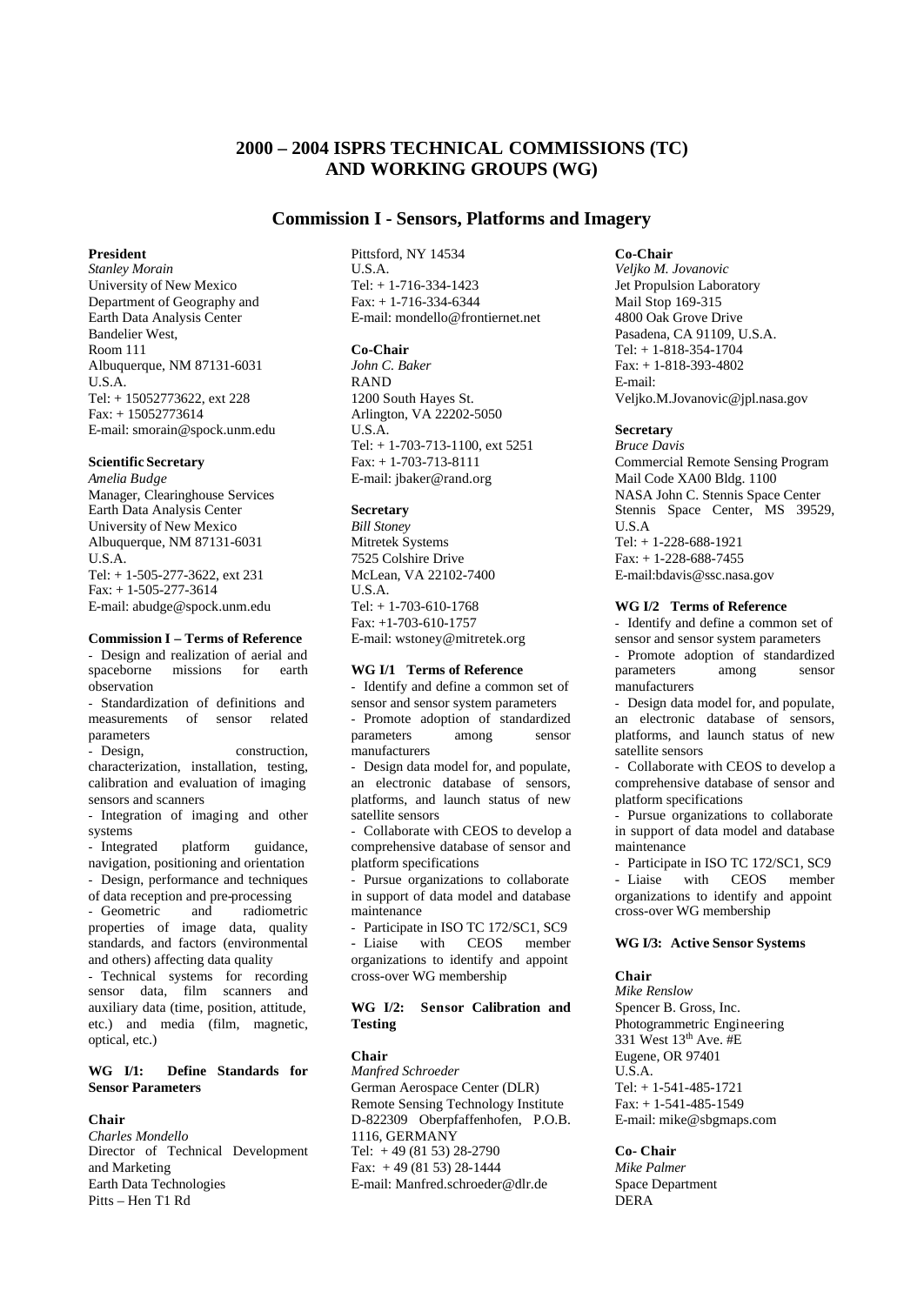Farnborough Hampshire, GU14 OLX United Kingdom Tel: + 44-1252-392784 Fax: +44- 1252-392052 E-mail: MDPALMER@dera.gov.uk

### **WG I/3: Terms of Reference**

- Collaborate with CEOS to identify global test sites for evaluating SAR, LIDAR, and InSAR systems

- Assess precision and accuracy of active sensors that generate DEM data sets

- Evaluate data recording and preprocessing systems to generate optimal data sets for analysis and measurement - Recommend best practices for integrating attitude and position information with data processing algorithms

### **WG I/4: Advanced Sensor Systems**

### **Chair**

*Masanobu Shimada* Earth Observation Research Center National Space Development Agency of Japan Roppongi 1-9-9 Roppongi First Building, 13F Minato-ku Tokyo-to 106-0032, JAPAN Tel: + 81-3-3224-7056 Fax: + 81-3-3224-7052 E-mail: shimada@eorc.nasda.go.jp

# **Co-Chair**

*Janio Kono* Instituto Nacional de Pesquisas **Espaciais** Av. Dos Astronautas, 1758 Sao Jose dos Campos, SP 12227-010, BRAZIL Tel: + 55-12-345-6607 Fax: + 55-12-341-1890 E-mail: kono@dss.inpe.br

# **Secretary**

*Raad A. Saleh* Department of Civil and Environmental Engineering

University of Wisconsin-Madison ERSC, 1225 West Dayton Street Madison, WI 53706, U.S.A. Tel: + 1-608-263-3622 Fax: +1-603-262-5964 E-mail: raad@cae.wisc.edu

### **WG I/4: Terms of Reference**

- Small satellites for Earth observation-complexity, reliability, and comparative costs

- Platform guidance, navigation and positioning, integration of GPS, and orientation systems

- Performance of high resolution and hyperspectral imaging systems for Earth system science

- Monitor and report developments of new sensors such as smart sensors,<br>polarization sensors, pollution polarization sensors, monitors, laser altimeters, and precipitation radar

### **WG I/5: Platform and Sensor Integration**

#### **Chair**

*Karsten Jacobsen*  University of Hannover Institute of Photogrammetry Nienburger Str. 1 D-30167 Hannover GERMANY Tel: + 49 511-762-2485 Fax: + 49 511-762-2483 E-mail: jacobsen@ipi.uni-hannover.de

### **Co-Chair**

*Ismael Colomina*  Institute of Geomatics Parc de Montiuïc E-08038 Barcelona Catalonia, SPAIN Tel: + 34 93 567 15 00 Fax: + 34 93 567 15 69 E-mail: ismael@icc.es

### **WG I/5: Terms of Reference**

- Define best practices for recording and presenting sensor data together with auxiliary platform data-GPS, INS, orbital definition

- Liaise with Commission-III

- Capability of high resolution earth observation systems

- Relation and long-time stability of attitude and position information to sensor orientation

# **WG I/6: Airborne Optical Sensor Systems**

#### **Chair**

*Brian Huberty*  USDA/NRCS 2820 Walton Commons West Suite 123 Madison, WI 53718, U.S.A. Tel: + 1-608-224-3014 Fax: + 1-608-224-3010 E-mail: bhuberty@mw.nrcs.usda.gov

### **Co-Chair**

*Brian Gorin* Advanced Technology Group Lockheed Martin Fairchild Systems 300 Robbins Lane Syosset, NY, U.S.A. Tel: + 1-516-349-2268 Fax: + 1-516-349-2120 E-mail: brian.gorin@lmco.com

### **Secretary**

*Richard Watson* Earth Data Analysis Center University of New Mexico Bandelier West, Room 111 Albuquerque, NM 87131-6031 U.S.A. Tel: + 1-505-277-3622, ext 232 Fax: + 1-505-277-3614 E-mail: rwatson@spock.unm.edu

### **WG I/6: Terms of Reference**

- Assess data quality for advanced aerial digital camera and video systems - Integrate airborne digital camera and video systems into user applications

- Install, test, and calibrate airborne digital camera and video systems on aerial platforms

- Develop guidelines for designing aerial missions for small format and video data acquisition

# **Commission II – Systems for Spatial Data Processing, Analysis and Representation**

### **President**

*Jun Chen* National Geomatics Center of China No.1 Baishengcun, Zizhuyuan, Beijing, 100044, CHINA Tel: + 86 10 68424072 Fax: + 86 10 68424101 E-mail: chenjun@nsdi.gov.cn

# **Scientific Secretary**

*Jie Jiang* National Geomatics Center of China No.1 Baishengcun, Zizhuyuan, Beijing, 100044, CHINA Tel: + 86 10 68424120 Fax: + 86 10 68424101 E-mail:jjie@nsdi.gov.

### **Commission II – Terms of Reference**

Design and development of systems for measurement, processing, analysis, representation and storage of image and geospatial data

- Study and evaluation of system integration and modeling aspects for

data and information processing

- Analysis of systems and their components for automated and semiautomatic digital processing systems

- Development of systems and technologies for microwave and lidar data processing

- Design of systems for production and update of geoinformation

- Interoperability of spatial information systems

- Study of real-time mapping technologies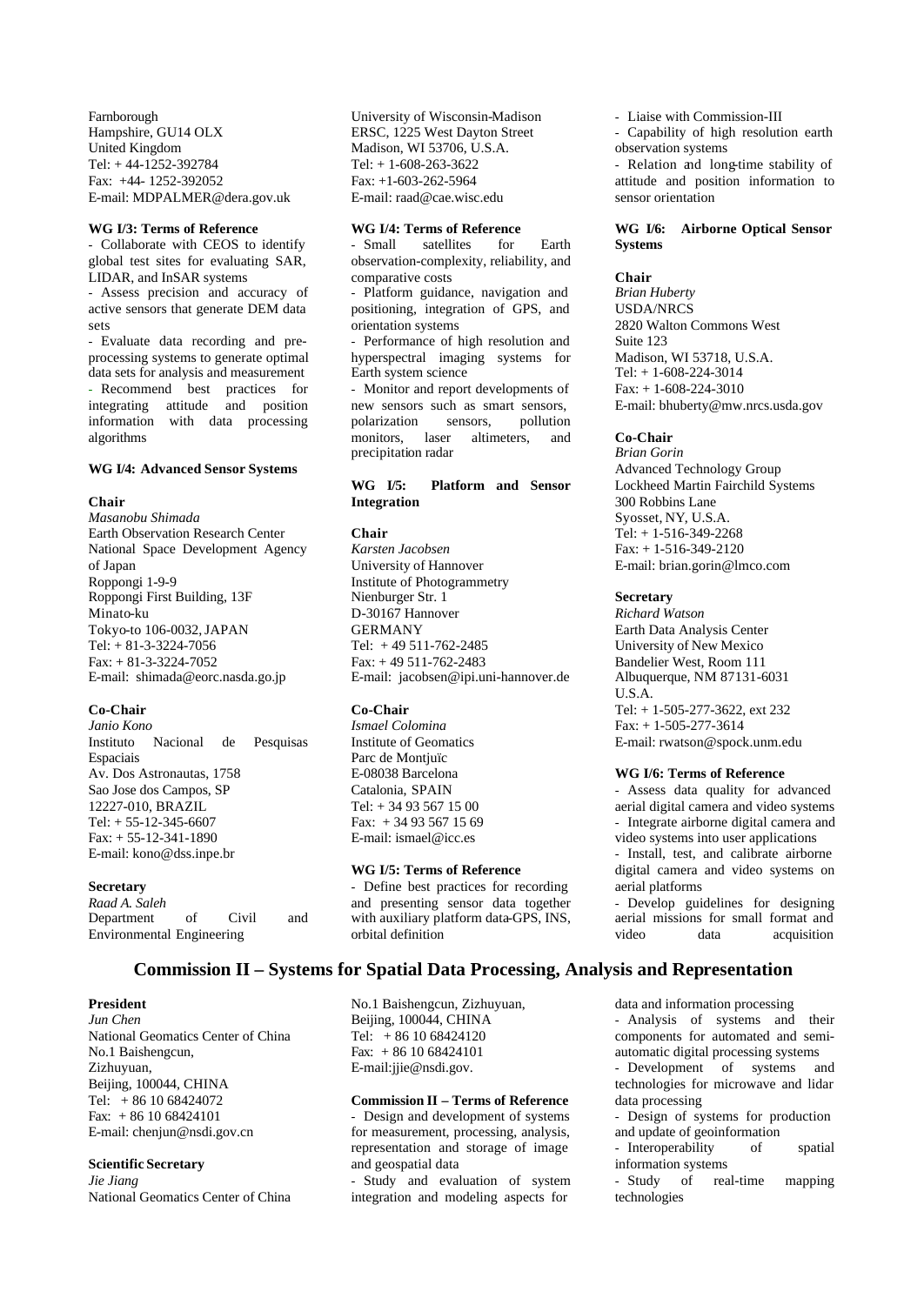- Standardization of data transfer formats and processes

# **WG II/1: Real-Time Mapping Technologies**

# **Chair**

*Rongxing (Ron) Li* Department of Civil & Environmental Engineering and Geodetic Science, The Ohio State University, 470 Hitchcock Hall, 2070 Neil Avenue Columbus, OH 43210-1275, U.S.A Tel: + 1 614 292 6946 Fax: + 1 614 292 2957 E-mail: li.282@osu.edu http://shoreline.eng.ohio-state.edu/

# **Co-Chair**

*Norbert Haala* Institut für Photogrammetrie, Universität Stuttgart, Geschwister-Scholl-Str.24, D-70174 Stuttgart GERMANY Tel: + 49 711 121 3383 Fax: + 49 711 121 3297 E-mail: Norbert.haala@ifp.unistuttgart.de www.ifp.unistuttgart.de/ifp/staff/haala.htm

### **Secretary**

*Fei Ma* Department of Civil& Environmental Engineering and Geodetic Science, The Ohio State University, 470 Hitchcock Hall, OH 43210-1275, U.S.A Tel: +1 614 292 4303 E-mail: ma.85@osu.edu

# **WG II/1 Terms of Reference**

- Design and development of integrated real time mobile data collection systems and autonomous vehicle navigation systems

- Real and near-real time processing of mobile mapping data

- System aspects related to sensor calibration, data reduction and optimization and sensor information processing<br>- Automation

of information extraction from mobile mapping sensor data

- Integration of navigation and mapping sensors

# **WG II/2: Systems for SAR and LIDAR Processing**

## **Chair**

*Bryan Mercer* Intermap Technologies Corporation #1000, 736-8<sup>th</sup> Ave. S.W. Calgary, Alberta

CANADA T2P 1H4 Tel: + 1 403 266 0900 Fax: + 1 403 265 0499 E-mail: bmercer@intermaptechnologies.com

#### **Co-Chair**

*Charles Toth* Center for Mapping, The Ohio State University 1216 Lommear Road, Columbus, OH 43212, U.S.A Tel: + 1 614 292 7681 Fax: + 1 614 292 8062 E-mail: toth@cfm.ohio-state.edu www.cfm.ohiostate.edu/staff/vitae/cvcharles.html

# **WG II/2 Terms of Reference**

- Evaluation and assessment of systems for processing SAR and LIDAR data - Systems for generation and editing of DEMs from InSAR and LIDAR - Multi-frequency SAR, multipolarized SAR, reflectance data from LIDAR, multi-pulse and array sensor systems for applications Systems for integration of SAR, LIDAR and optical systems - Data quality, calibration and standards of SAR and LIDAR - Liaison with other groups such as CEOS and OEEPE

# **WG II/3: Integrated Systems for Information Services**

### **Chair**

*Poul Frederiksen* Department of Planning - Surveying, Technical University of Denmark, Landmaalervej 7, DK-2800 Lyngby, DENMARK Tel: + 45 4525 5986 Fax: + 45 4588 6412 E-mail: poul@lanmai.ilf.dtu.dk www.dtu.dk/

### **Co-Chair**

*Chongjun Yang* National Engineering Center for Remote Sensing, Institute of Remote Sensing Application, Chinese Academy of Sciences P.O. Box 9718 Beijing 100101, CHINA Tel: + 86 10 64853678 Fax: + 86 10 64889206 E-mail: Cjyang@digitalearth.net.cn http://page.irsa.ac.cn/seconds/rcyj/ycjjj .ht

# **Secretary**

*Brian Pilemann Olsen* National Survey and Cadastre Rentemestervej 8 DK-2400 Copenhagen NV

DENMARK Tel: +45 3587 5202 E-mail: BPO@kms.dk

### **WG II/3 Terms of Reference**

- Systems for integrating existing geospatial data and new acquired spatial information as well as administrative data for spat ial data custodians

- Assessment and development of database archiving and maintenance strategies

- Integrated services involving economic, technical and political aspects

- Geo-spatial information distribution and accessibility systems using internet ( including cost and pay models)

- Development and validation of endto-end spatial data access systems

- Liaison with CEOS WGISS and other relevant organizations

### **WG II/4: Image Data Standard**

### **Chair**

*Wolfgang Kresse* Department of Civil Engineering and Surveying, Fachhochschule Neubrandenburg, University of Applied Sciences, Brodaer Strabe 2, D-17033 Neubrandenburg, GERMANY Tel: + 49 395 56 93 355 Fax: + 49 395 56 93 399 E-mail: kresse@fh-nb.de www.fh-nb.de

# **Co-Chair**

*Liping Di* NASA/Raytheon ITSS, 4400 Forbes Boulevard, Lanham, MD 20706, U.S.A. Tel: + 1 301 794 3092 Fax: + 1 301 794 3165 E-mail:ldp@rattler.gsfc.nasa.gov

# **WG II/4 Terms of Reference**

- Analysis of the requirements for standardized image data exchange formats

- Characterization and evaluation of universal sensor models

- Development of a metadata standards which includes all necessary sensor parameters within their technical and their application environment

- Collaborate with WG I/1, OGC and ISO/TC211 on imagery and related standards

### **WG II/5: Design and Operation of Spatial Decision Support Systems**

**Chair** *Wolfgang Kainz*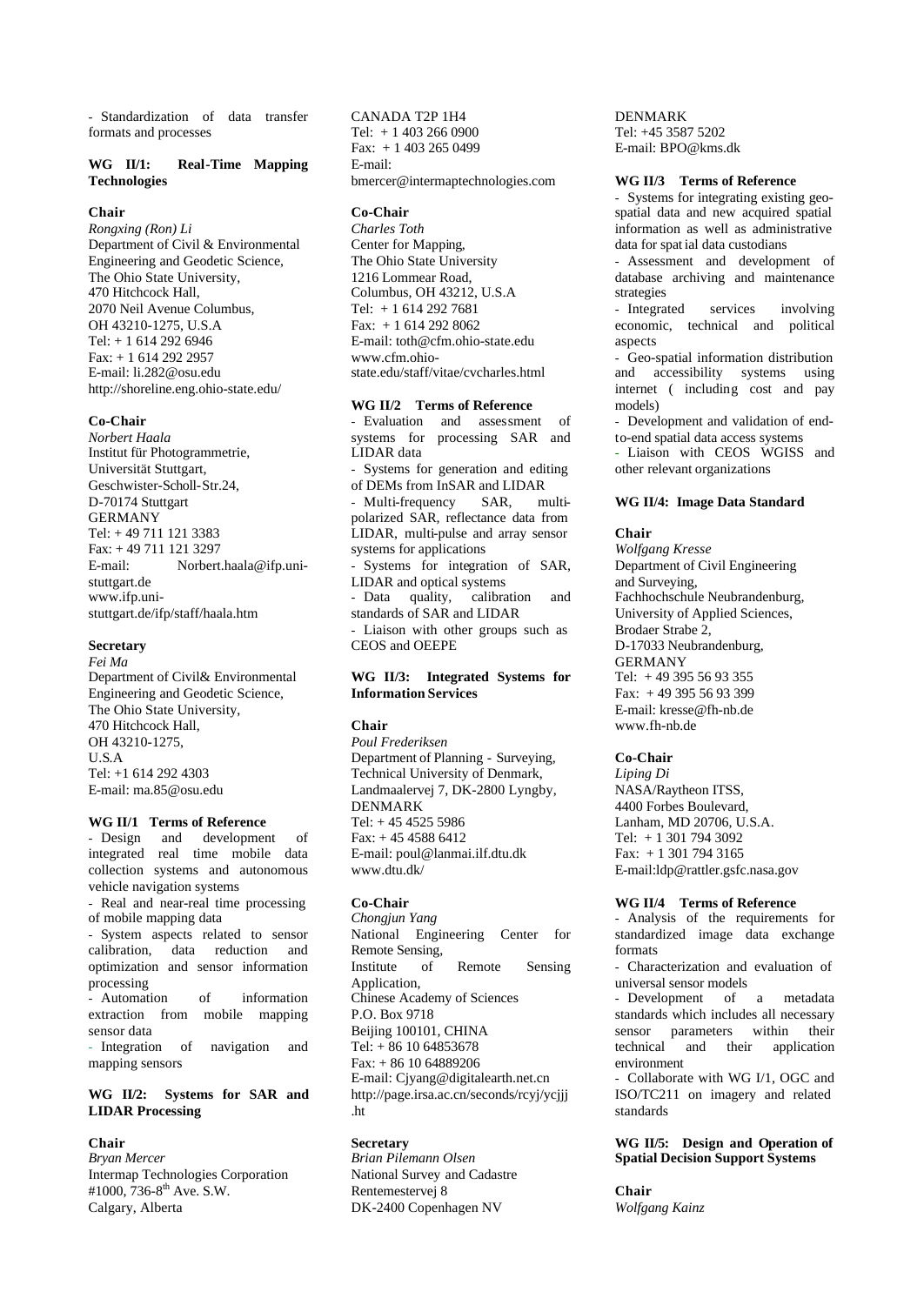Division of Geoinformatics Spatial Information Theory and Applied Computer Science International Institute for Aerospace Survey and Earth Sciences P.O. Box 6, 7500 AA Enschede THE NETHERLANDS Tel: + 31 53 4874493 Fax: + 31 53 4874335 E-mail: kainz@itc.nl www.itc.nl/sitacs/

### **Co-Chair**

*Qiming Zhou* Department of Geography Hong Kong Baptist University Kowloon, HONG KONG Tel: + 852 2339 5048 Fax: + 852 2339 5990 E-mail: qiming@hkbu.edu.hk www.hkbu.edu.hk/

# **Secretary**

*Rob L.G. Lemmens* International Institute for Aerospace Survey and Earth Sciences (ITC) Geoinformatics, Spatial Information Theory and Applied Computer Science P.O. Box 6, 7500 AA Enschede THE NETHERLANDS Tel: +31 53 4874529 Fax: +31 53 4874335 E-mail:lemmens@itc.nl

# **WG II/5 Terms of Reference**

- Development of concepts, implementation techniques and tools of image-based spatial decision support systems (SDSS)s - Integration of different types of data (field and object) and systems in SDSS - Integration of knowledge-based system and artificial intelligence with SDSS for problem solving and decision-making support - Cooperation between users, producers and system designers for integrated SDSS

### **WG II/6: Spatial Analysis and Visualization Systems**

### **President**

*Franz Leberl*  Institute for Computer Graphics & Vision Graz University of Technology Inffeldgasse 16 8010 Graz AUSTRIA Tel.:  $+43316873-5012$ Fax.:  $+43316873-5050$ E-mail: leberl@icg.tu-graz.ac.at

# **Scientific Secretary**

*Rainer Kalliany*

# **Chair**

*Zhilin LI* Department of Land Surveying and Geo-informatics The Hong Kong Polytechnic University Kowloon, HONG KONG Tel: + 852 2766 5960 Fax: + 852 2330 2994 E-mail: lszlli@polyu.edu.hk

# **Secretary**

*Geoffrey Shea* Dept. of LSGI The Hong Kong Polytechnic University Kowloon, HONG KONG Tel: + 852 2766 5958 Fax: + 852 2330 2994 E-mail:geoffrey.shea@poly.edu.uk www.lsgi.polyu.edu.hk/

# **WG II/6 Terms of Reference**

- Web-based systems for mapping and value-added data analysis<br>- Mobile-based systems - Mobile-based systems for visualization and value-added analysis - Systems for on-demand visualization and value-added data analysis - Image-based systems for visualization and value-added data analysis Integration of 3-D, temporal and

dynamic aspects into spatial analysis and visualization systems

# **Inter-Commission (IC) WG II/IV: Systems for Automated Geo-spatial Data Production and Updating from Imagery**

**Chair** *Christian Heipke* University of Hanover Institute for Photogrammetry and Engineering Surveys, Nienburger Str. 1, D-30167 Hannover **GERMANY** 

# **Commission III – Theory and Algorithms**

Institute for Computer Graphics & Vision Graz University of Technology Inffeldgasse 16 8010 Graz **AUSTRIA** Tel.:  $+43316873-5043$ Fax:  $+43316873-5050$ E-mail:leberl@icg.tu-graz.ac.at

# **Administrative Secretary**

*Andrea Zunegg* Institute for Computer Graphics & Vision Graz University of Technology

Tel: + 49 511 762 2482 Fax: + 49 511 762 2483 E-mail: heipke@ipi.uni-hannover.de www.ipi.uni-hannover.de

### **Co-Chair**

*Ammatzia Peled* Dep. of Geography University of Haifa Mount Carmel, Haifa 31905 ISRAEL Tel: + 972 4 8240148, Fax: + 972 4 8249605 E-mail:peled@geo.haifa.ac.il

# **Secretary**

*Felicitas Lang* University of Hannover, Institute for Photogrammetry and Engineering Surveys, Nienburger Str. 1, D 30167 Hannover **GERMANY** Tel: + 49-511- 762-2482 Fax: +49-511-762-2483 E-mail: lang@ipi.uni-hannover.de http://www.ipi.uni-hannover.de

# **IC WG II/IV Terms of Reference**

- Advancement of digital photogrammetric workstations

Development of new functionality for digital airborne cameras and GPS/INS integration

- Evaluation and implementation of semi-automated systems for object capture and update

- Facilitate the integration and interfacing of photogrammetric, CAD, and GIS systems

- Transition of experimental systems for data acquisition and revision into operational and commercial solutions (co-operation between academia/ research and industry)

- GIS-driven change detection, spatial data capture and revision.

- Consistency estimation and quality control of spatial data.

Inffeldgasse 16 8010 Graz AUSTRIA Tel.: + 43 316 873-5011 Fax.:  $+43316873-5050$ E-mail: zunegg@icg.tu-graz.ac.at

### **Commission III – Terms of Reference**

Development of algorithms for the analysis of remotely sensed data

- Development of automated feature and attribute extraction techniques and methodologies from multi-sensor,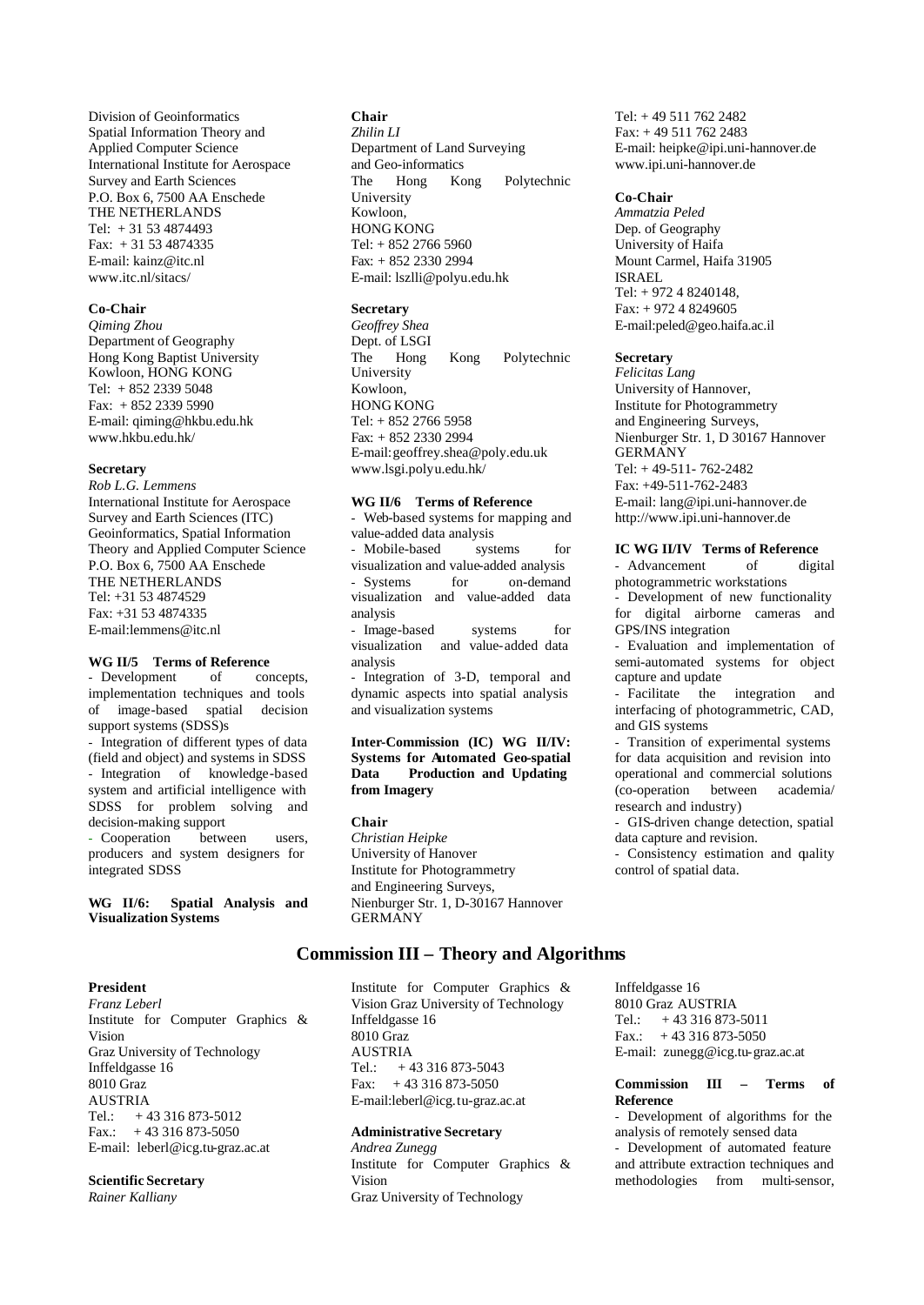multi-resolution, multi-spectral, and multi-temporal imagery

- Fundamental research into image understanding and object recognition

- Integrated sensor orientation - Image sequence analysis

- Development of algorithms for

including features in the orientation processes

- Research on the spatial, spectral and temporal properties of natural and human-formed objects and their image signatures

- Analysis of characteristics of hyperspectral and multi-sensor data - Study of the relationship between object models in object recognition and GIS

# **WG III/1: Sensor Pose Estimation**

### **Chair**

*Henrik Haggrén*  Institute of Photogrammetry and Remote Sensing University of Technology P.O. Box 1200 FIN-02015 Espoo FINLAND Tel : + 358-9-451 3900 Fax:  $+358-9-465077$ E-mail: henrik@foto.hut.fi.

### **Co-Chair**

*Ayman Habib* Department of Civil and Environmental Engineering and Geodetic Science The Ohio State University 470 Hitchcock Hall 2070 Neil Avenue Columbus, OH 43210-1247 U.S.A. Tel: + 1-614 292-6918 Fax: + 1-614 292-2957 E-mail: habib.1@osu.edu

# **Secretary**

*Ilkka Niini* Institute of Photogrammetry and Remote Sensing University of Technology P.O. Box 1200 FIN-02015 Espoo, FINLAND

# **WG III/1 Terms of Reference**

- Block adjustment: projective vs. perspective transformation

- Registration algorithms

- Orientation procedures for 3-D scene reconstruction

- Block triangulation for airborne digital sensors and cameras

- Use of features as entities in image orientation processes

### **WG III/2: Surface Reconstruction from Images as Information Source**

# **Chair**

*Michel Roux* Department Traitement du Signal et des Images Ecole Nationale Superieure Des **Telecommunications** 46 Rue Barrault 75013 Paris, FRANCE Tel: + 33 (0)1 4581 8128 Fax: +33 (0)1 4581 3794 E-mail: mroux@ima.enst.fr

### **Co-Chair**

*Amnon Krupnik* Department of Civil Engineering Technion – Israel Institute of **Technology** Haifa 32000 ISRAEL Tel: + 972 4 82 92 661 Fax: + 972 4 82 34 75 E-mail: krupnik@tx.technion.ac.il

### **Secretary**

*Caroline Baillard* Department Traitement du Signal et des Images Ecole Nationale Superieure Des Telecommunications 46 Rue Barrault 75013 Paris, FRANCE

# **WG III/2 Terms of Reference**

Stereo matching - Shape from X - 3-D versus 2.5D (in collaboration with WG III/3) - Improvement provided by automated object identification and by image/scene understanding (in collaboration with WG III/4)

### **WG III/3: 3-D Reconstruction from Airborne Laser Scanner and INsar Data**

**Chair**

*George Vosselman* Delft University of Technology Civil Engineering & Geosciences Photogrammetry and Remote Sensing Thijsseweg 11 2629 Delft THE NETHERLANDS Tel: + 31 15 27 82 741 Fax: + 31 15 27 82 745 E-mail: m.g.vosselman@geo.tudelft.nl

# **Co-Chair**

*Hans-Gerd Maas* Institute of Photogrammetry and Remote Sensing Dresden University of Technology Helmholtzstraße 10 01062 Dresden GERMANY Tel: + 49 351 463 28 59

Fax: + 49 351 463 72 66 E-mail: hmaas@rcs1.urz.tu-dresden.de

### **WG III/3 Terms of Reference**

- Algorithms for point cloud processing (in collaboration with WG III/2 on surface reconstruction)

- Data fusion (in collaboration with WG III/6)

- Products: Digital surface models, digital elevation models, 3-D city and landscape models

- Applications: (in collaboration with WGs VII/3, VII/4, VII/5 on coastal mapping, flood prediction, urban planning, telecommunications planning, monitoring of power lines, noise and gas propagation, tax verification, real estate sales etc.)

### **WG III/4: Automated Object Extraction**

### **Chair**

*Helmut Mayer* Institute of Photogrammetry and Cartography University of the Federal Armed Forces Munich 85577 Neubiberg, GERMANY Tel: + 49 89 6004 3429 Fax: + 49 89 6004 4090 E-mail: Helmut.Mayer@UniBw-Muenchen.de

### **Co-Chair**

*James Bethel*  Civil Engineering Purdue University CIVL 4109 West Lafayette, IN 47907 - 1284 U.S.A. Tel: + 1 765 494 6719 Fax: + 1 765 494 0395 E-mail: bethel@ecn.purdue.edu www.BauV.UniBw-Muenchen.de/institute/inst10

### **Secretary**

*Albert Baumgartner* Technical University of Munich Arcisstraße 21 80290 Munich GERMANY Tel: + 49 89 28 92 2677 Fax: + 49 89 28 09 573 E-mail: albert@photo.verm.tumuenchen.de www.photo.verm.tu-muenchen.de

### **WG III/4 Terms of Reference**

- Segmentation and<br>aggregation/grouping of image aggregation/grouping of features based on classification and computer vision approaches<br>
- 3-D object extract extraction and image/scene understanding (in collaboration with WG III/2) - Knowledge representation and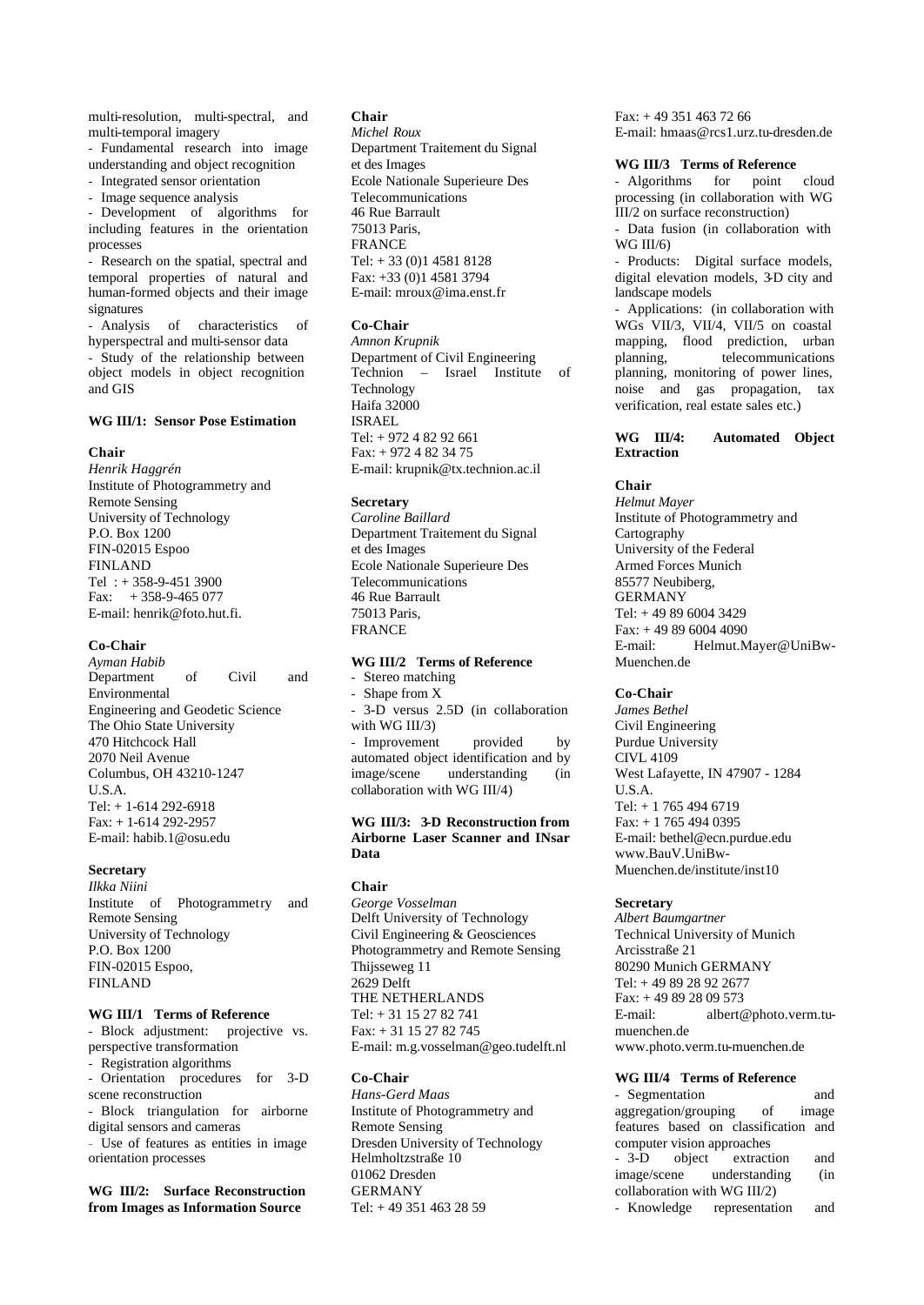manipulation, control structures, management of uncertainty, and learning, i.e., automatic model generation

- Geometric, semantic and temporal modeling of man-made and natural objects including their relations in satellite, aerial and close-range imagery

- Utilization of prior knowledge, especially in the form of CAD models, GIS, or results from digital surface model analysis

- Performance evaluation (quality control, test procedures) in collaboration with WGs III/7 and III/8 - Liaise with the Computer Vision community.

# **WG III/5: Algorithms for Industrial Vision**

### **Chair**

*Carsten Steger* MVTec Software GmbH Neherstraße 1 81675 Munich, GERMANY Tel: + 49 89 45 76 95 0 Fax: + 49 89 45 76 95 55 E-mail: steger@mvtec.com

### **Co-Chair**

*Stefan Scherer* Institute for Computer Graphics and Vision Graz University of Technology Inffeldgasse 16 8010 Graz, AUSTRIA Tel: + 43 316 873-5014 Fax: + 43 316 873-5050 E-mail:scherer@icg.tu-graz.ac.at

# **WG III/5 Terms of Reference**

- Calibration: Off-line versus on-line,<br>geometric versus radiometric versus radiometric calibration; active versus passive systems, non-stereo and shape-from-X techniques

- Reconstruction: real-time versus non-real time, 2D versus 2.5D versus 3-D

- Recognition: object-centered versus viewer-centered, quantitative versus qualitative

- Model and appearance based inspection

- Micro-surfaces: sensor models, active image acquisition, microscopic shapefrom-X

- Performance and Reliability:<br>assessment of the investigated assessment of industrial vision algorithms, in collaboration with WG III/8 and WG V/1

# **WG III/6: Multi-Source Vision**

**Chair** *Olaf Hellwich*

Chair of Photogrammetry and Remote Sensing Technical University Munich Arcisstraße 21 80290 Munich GERMANY Tel: + 49 89 28 92 26 77 Fax: + 49 89 28 09 573 E-mail: Olaf.Hellwich@photo.verm.tumuenchen.de www.photo.verm.tu-muenchen.de

### **Co-Chair**

*Beata Csatho* Byrd Polar Research Center The Ohio State University 108 Scott Hall 1090 Carmack Road Columbus, OH 43210 U.S.A. Tel: +1 614 292-6641 Fax: +1 614 292-4697 E-mail:csatho@ohglas.mps.ohiostate.edu

### **Secretary**

*Christian Wiedemann* Technical University Munich Arcisstraße 21 80290 Munich, GERMANY

#### **WG III/6 Terms of Reference**

- Information fusion from multiresolution multi-source data such as SAR, multi-spectral, hyper-spectral, panchromatic and laser scanner data - Modeling of uncertainty in multisource computer vision - Using additional knowledge sources, such as GIS, to support object

extraction - Evaluation of the effectiveness and

efficiency of multi-source information fusion.

### **WG III/7: Modeling Large Scale Urban Environments**

#### **Chair**

*David M. McKeown, Jr.* Department of Computer Science Carnegie Mellon University 5000 Forbes Avenue Pittsburgh, PA 15213-3891, U.S.A. Tel: + 1 412 268 2626 Fax: + 1 412 268 5576 E-mail: dmm@cs.cmu.edu www.maps.cs.cmu.edu

### **Co-Chair**

*Seth Teller*  Computer Graphics Group Laboratory for Computer Science Massachusetts Institute of Technology NE 43-253 . 545 Technology Square Cambridge, MA 02 139 U.S.A.

Tel: + 1 617 258 7885 Fax: + 1 617 253 6652 E-mail: seth@graphics.lcs.mit.edu www.graphics.lcs.mit.edu/~seth

# **Secretary**

*Chris McGlone* Senior Systems Scientist Department of Computer Science Carnegie Mellon University 5000 Forbes Avenue Pittsburgh, PA 15213-3891 U.S.A. Tel: + 1 412 268 2524 Fax: + 1 412 268 5576 E-mail: jcm@cs.cmu.edu www.maps.cs.cmu.edu

### **WG III/7 Terms of Reference**

- Integrated/simultaneous analysis of terrestrial and aerial imagery for urban model and texture extraction

- Automated generation of urban models with level-of-detail and inferred attribution

- Merging of information from remotely sensed imagery, traditional cartographic products, CAD models, and urban GIS

- Techniques for integration of GPS, automated image matching, and interactive construction of virtual environments

- Photo-realistic rendering for a moving user

- Optical tracking and navigation for augmented reality.

### **WG III/8: Reliability and Performance of Algorithms**

### **Chair**

*Nicolas Paparoditis* Institut Géographique National Service de la recherche Laboratoires MATIS & LOEMI 4, avenue Pasteur F-94165 Saint Mande, FRANCE Tel: + 33 143988392 Fax: + 33 143988581 E-mail: nicolas.paparoditis@ign.fr

### **Secretary**

*Sylvain Airault* Institut Géographique National Service de la recherche Laboratoires MATIS & LOEMI 4, avenue Pasteur F-94165 Saint Mande FRANCE

# **WG III/8: Terms of Reference**

- Data set: B&W and color mages, various stereo overlaps, airborne laser and InSAR reference data

- Digital airborne data source: test data sets

- Reference terrain models and digital map data

- Simulation: data sets for optical,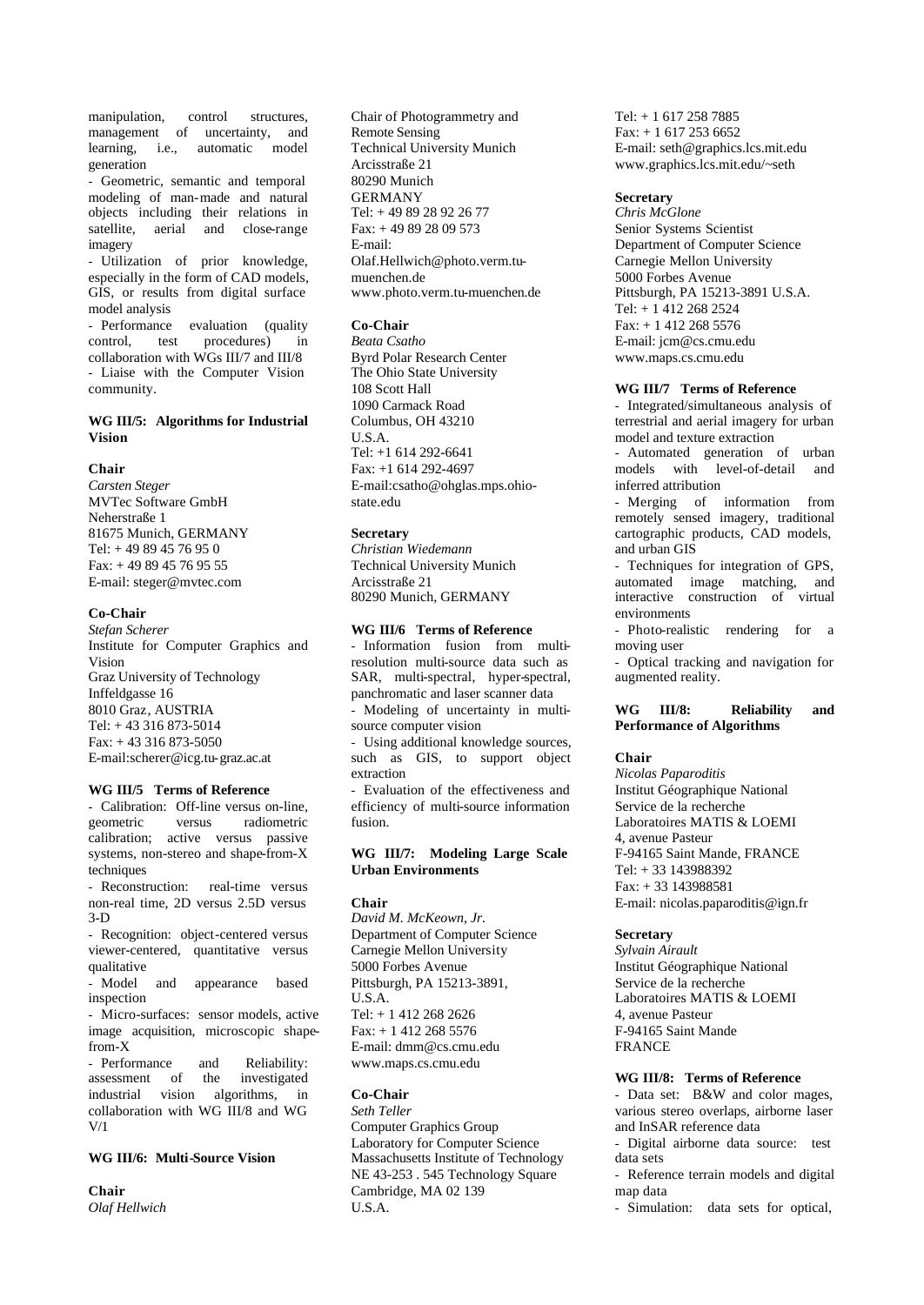SAR and laser sources for parameter tuning of algorithms

- Specifications: rules for the validation of algorithms and the tuning of algorithm parameters

- New quality criteria: surface shape

rendering with discontinuities, slope breaks, surface roughness, quality versus compression rates of DSM triangulation techniques (in collaboration with WGs III/2 and III/7) - Accuracy versus robustness:

definition, evaluation and tradeoffs<br>Fistablishment of evaluation - Establishment of protocols and organization of international algorithm comparison

# **Commission IV – Spatial Information Systems and Digital Mapping**

# **President**

*Costas Armenakis* Centre for Topographic Information Mapping Services Branch Geomatics Canada 615 Booth Street Ottawa, Ontario CANADA K1A 0E9 Tel.: + 1 613 992-4487 Fax.:  $+1613995-2000$ E-mail: armenaki@NRCan.gc.ca

### **Scientific Secretary**

*Florin Savopol* Centre for Topographic Information Geomatics Canada 615 Booth Street Ottawa, Ontario, K1A 0E9 CANADA Tel: + 1 613 943-8234 Fax: + 1 613 995-2000 Email: fsavopol@NRCan.gc.ca

# **Administrative Secretary**

*Francine Cusson* Mapping Services Branch Geomatics Canada 615 Booth Street Ottawa, Ontario CANADA K1A 0E9 Tel.:  $+1613995-4945$ Fax.:  $+1613995-2000$ E-mail: fcusson@NRCan.gc.ca

### **Commission IV – Terms of Reference**

- Fundamentals of spatial modelling and spatial data structures

- Integration of image analysis and spatial information systems

- Spatial database design and spatial data access

- Metadata and clearing houses

- Dynamic spatial information systems and spatial revision processes - Digital landscape modelling and visualization, orthoimages, digital terrain models and 3-D city models

- Interfacing 3-D city models and Computer Aided Facility management - Spatial database generation from

SAR, interferometric SAR, lidar lasers, and other aerial and satellite sensor systems

- Digital topographic, thematic and global mapping

- Extraterrestrial mapping

### **WG IV/1: Spatial and Temporal Data Modelling and Analysis**

# **Chair**

*Yvan Bédard* Département des Science Géomatiques Pavillion Louis-Jacques-Casault Université Laval Québec, CANADA G1K 7P4 Tel: + 1 418 656-2131 ext. 3694 Fax: + 1 418 656-3607 E-mail: yvan.bedard@scg.ulaval.ca

### **Co-Chair**

*Wenzhong (John) Shi* Department of Land Surveying and Geo-Informatics The Hong Kong Polytechnic University Hung Hom, Kowloon, HONG KONG Tel: + 852 - 2766 5975 Fax: + 852 - 2330 2994 E-mail: lswzshi@polyu.edu.hk www.lsgi.polyu.edu.hk/staff/John.Shi/

### **WG IV/1 Terms of Reference**

- Fundamentals of spatio-temporal spaces

- Spatio-temporal database design and development

Spatio-temporal query and analysis

- Three-dimensional GIS modelling

- Multi-dimension and multi-scale models in GIS

Spatial data quality and spatial model quality in the context of spatiotemporal GIS

### **WG IV/2: Federated Databases and Interoperability**

### **Chair**

*Jianya Gong* National Lab for Information Engineering in Surveying, Mapping & Remote Sensing Wuhan Technical University of Surveying & Mapping 129 Luoyu road, Wuhan, Hubei 430079, CHINA Tel: + 86 027 878-81292 Fax: + 86 027 876-43969 E-mail: jgong@rcgis.wtusm.edu.cn

# **Co-Chair**

*Rolf A. de By* Division of Spatial Information Theory & Applied Computer Science

International Institute for Aerospace Survey and Earth Sciences Hengelosestraat 99 / P.O. Box 6 7500 AA Enschede, THE NETHERLANDS Tel: + 31 53 4874553 Fax  $+31534874335$ E-mail deby@itc.nl

### **WG IV/2 Terms of Reference**

- Conceptual aspects of inter-operable database environments

- Distributed spatial data models

Connectivity, data sharing, open models and transparent geo-processing - Link and integration of imagery,

DEM, attribute and vector data from federated databases - Generic access, search and retrieval

methods for heterogeneous databases

- Concurrence control and data security for federated databases

Spatial data standardization (OGC, ISO/TC211)

- Inter-operation specifications for spatial data

- Internet GIS, based on heterogeneous databases

- Collaboration with Commission II (WG II/3, II/4)

# **WG IV/3: Data Generalization and Data Mining**

# **Chair**

*Monika Sester* Institute of Cartography University of Hannover Appelstrasse 9a 30167 Hannover, GERMANY Tel: + 49 511 762 3588 Fax: + 49 511 762 2780 E-mail: monika.sester@ifk.unihannover de

### **Co-Chair**

*Dianne Richardson* Canada Centre for Remote Sensing 588 Booth Street Ottawa, Ontario CANADA K1A 0Y7 Tel: + 1 613 947-1252 Fax + 1 613 947-1383 E-mail dianne.richardson@ccrs.nrcan.gc.ca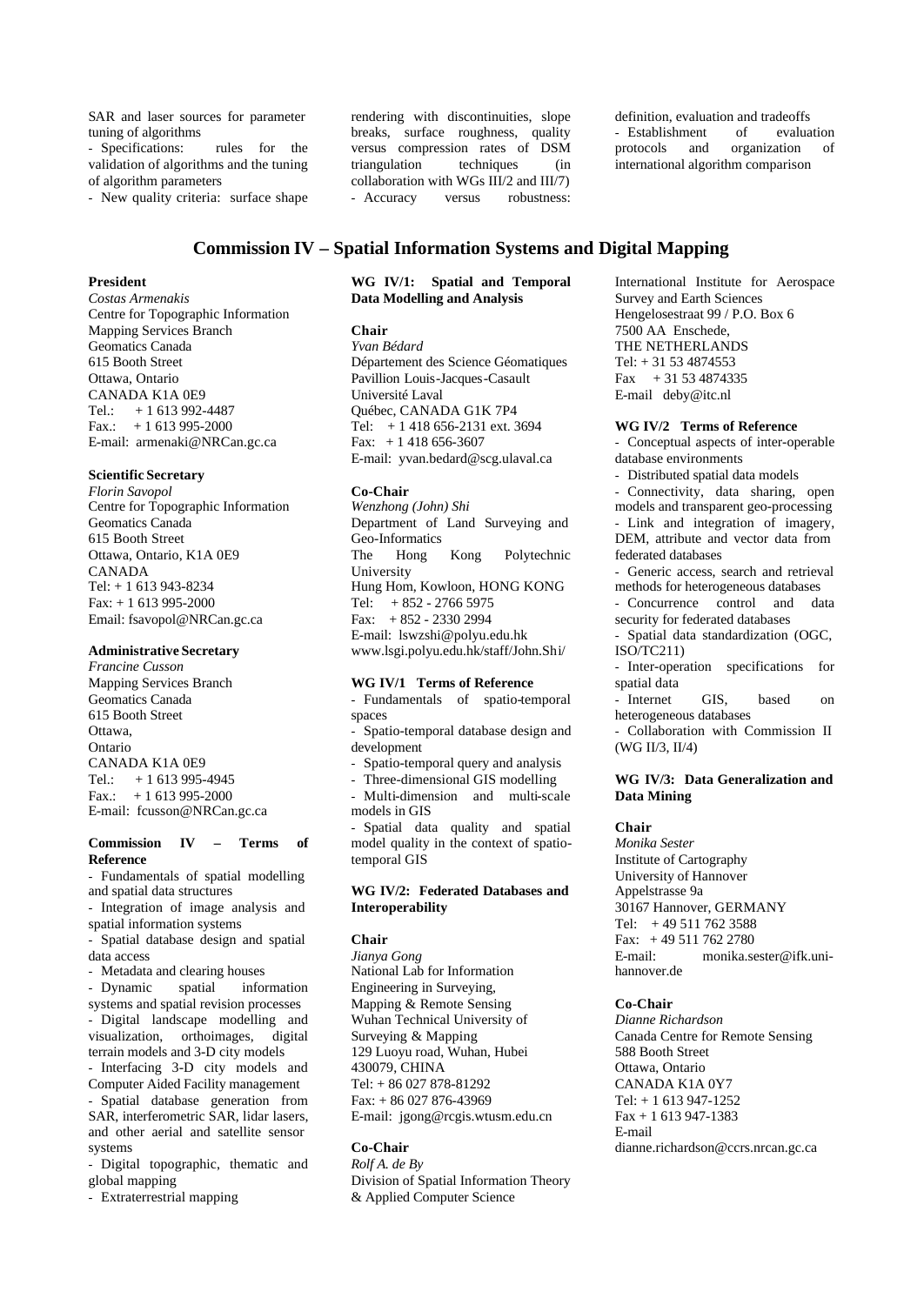### **WG IV/3 Terms of Reference**

- Methods for the generalization, aggregation and abstraction of image and vector data

- Data structures for the representation, processing and representation, processing and integration of multi-source and multiscale data

- Concepts and techniques for hierarchical data analysis related to image and map object classification

- Methods and algorithms for the cartographic presentation of spatial objects with special focus on real-time, integrated approaches

- Enhancement of spatial data mining through inference using hierarchical classification and aggregation techniques, and synergy between image and map objects

- Cooperation with the ICA Commission on Map Generalization

# **WG IV/4: Spatial Data Infrastructures**

### **Chair**

*Parth Sarathi Roy* Indian Institute of Remote Sensing 4 Kalidas Road Dehradun 248001, INDIA Tel: + 91 135 744583 Fax: + 91 135 741987 E-mail: psr@iirs.gov.in

### **Co-Chair**

*David Holland* Ordnance Survey Room C580 Romsey Road Southampton, UNITED KINGDOM Tel: + 44 23 80 792808 Fax: + 44 23 80 792078 E-mail: dholland@ordsvy.gov.uk

# **Secretary**

*Shefali Agrawal* Photogrammetry and Remote Sensing Division Indian Institute of Remote Sensing 4, Kalidas Road Dehradun 248001, INDIA Tel: + 91 135 744295 Fax: + 91 135 741987 E-mail: shefali\_a@hotmail.com

# **WG IV/4 Terms of Reference**

- Design and access of large spatial databases

- Development of comprehensive<br>metadata, quality evaluation metadata quality evaluation procedures and their standardization - Development of techniques for data integration in spatial information systems

- Logical and mathematical data modelling for mapping of spatial data infrastructures

Development of basic framework concepts for the selection, aggregation and integration of fundamental data

# **WG IV/5: Image-Based Geospatial Databases**

### **Chair**

*Peggy Agouris* Dept. of Spatial Information Engineering University of Maine 342 Boardman Hall Orono, ME 04469-5711, U.S.A Tel: + 1 207 581-2180 Fax: + 1 207 581-2206 E-mail: peggy@spatial.maine.edu www.spatial.maine.edu/~peggy/

# **Co-Chair**

*Dimitris Papadias* Department of Computer Science Hong Kong University of Science and **Technology** Clear Water Bay, Kowloon, HONG KONG Tel: + 852-23586971 Fax: + 852-23581477 E-mail: dimitris@cs.ust.hk www.cs.ust.hk/~dimitris/

### **WG IV/5 Terms of Reference**

- Design aspects and characteristics of image-based geospatial databases - Image queries and content-based geospatial information retrieval methods - Geospatial knowledge management, synthesis, propagation, and communication in image databases - Integration of digital images and GIS for spatial reasoning - Imagery in digital libraries and webbased GIS environments - Multimedia in integrated spatial information systems Cooperation with WG II/5

## **WG IV/6: Landscape Modelling and Visualization**

# **Chair**

*Marguerite Madden* Center for Remote Sensing and Mapping Science (CRMS) Department of Geography, The University of Georgia Athens, GA 30602-2503 U.S.A. Tel: + 1 706 542-2379 Fax: + 1 706 542-2358 E-mail: mmadden@crms.uga.edu

# **Co-Chair**

*Jochen Schiewe*

University of Vechta, Institute for Environmental Sciences (IUW) PO Box 1553 49364 Vechta GERMANY Tel: + 49 4441 15558 Fax: + 49 4441 15464 E-mail: jschiewe@iuw.uni-vechta.de

# **Secretary**

*Thomas R. Jordan* Center for Remote Sensing and Mapping Science (CRMS) Department of Geography, The University of Georgia Athens, GA 30602-2503 U.S.A.  $Tel· + 1$  706 542-2372 Fax: +1 706 542-2358 E-mail: tjordan@crms.uga.edu

### **WG IV/6 Terms of Reference**

- Assessment of traditional and new remote sensing data for generating and visualizing landscape models (e.g., orthoimages, DSMs, DTMs and 3D city models)

- Integration of multi-source and multi-scale data in local and regional landscape modelling and visualization applications

- Application and examination of dynamic and kinematic models for integrating multi-temporal landscape data sets and revising spatial databases

- Application and assessment of advanced visualization, virtual reality and multimedia methods for 2-D, 3-D and 4-D mapping tasks in stand-alone or web-based environments

- Collaboration with WG III/7

### **WG IV/7: Data Integration and Digital Mapping**

# **Chair**

*Michael Hahn* University of Applied Sciences **Stuttgart** Faculty Surveying and Geoinformatics Schellingstrasse 24 70174 Stuttgart, GERMANY Tel: + 49 711 121 2712 Fax: + 49 711 121 2711 E-mail: m.hahn.fbv@fht-stuttgart.de

# **Co-Chair**

*Ryosuke Shibasaki* Center for Spatial Information Science, and Institute of Industrial Science University of Tokyo. 4-6-1, Komaba, Meguro-ku Tokyo 153-8585, JAPAN Tel: + 81-3-5452-6412 Fax: + 81-3-5452-6414 E-mail: shiba@skl.iis.u-tokyo.ac.jp shiba.iis.u-tokyo.ac.jp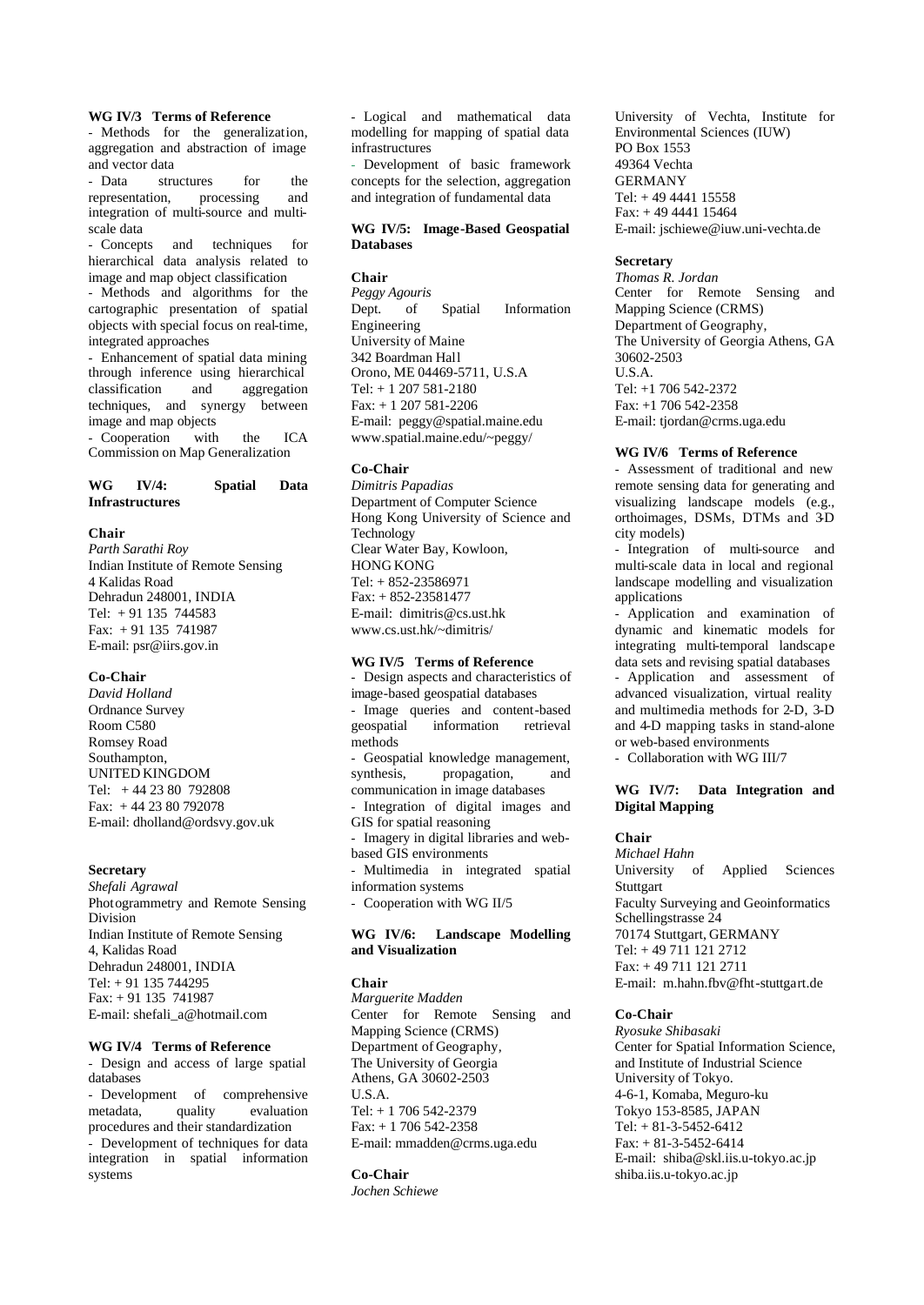### **WG IV/7 Terms of Reference**

- Determination of the characteristics and issues related to data fusion at image, feature and information level in collaboration with WG III/6

- Integration of multi-type air- and spaceborne imagery as well as GIS and map data for the enhancement of spatial databases

- Techniques for high quality topographic, thematic and 3D urban mapping requirements and applications using multi-source data

- Mapping from high resolution satellite imagery

- Quality estimation and evaluation of the fused spatial data

- Monitoring of object changes from multi-source and multi-temporal data - *Integration of 3-D spatial databases* 

*with simulation models for event representation*

# **WG IV/8: Global Environmental Database**

### **Chair**

*Ryutaro Tateishi* Center for Environmental Remote Sensing (CEReS) Chiba University 1-33 Yayoi-cho Inage-ku Chiba 263-8522 JAPAN Tel: + 81-43-290-3850 Fax: + 81-43-290-3857 E-mail: tateishi@ceres.cr.chibau.ac.jp

# **Co-Chair**

*David Hastings* NOAA National Geophysical Data Center

**President**

*Petros Patias* The Aristotle University of Thessaloniki Faculty of Surveying Engineering Dept. of Cadastre, Photogrammetry & **Cartography** Univ. Box 473, GR-54006 Thessaloniki **GREECE** Tel. + 30 31 99 61 16 Fax. + 30 31 99 61 28 E-mail: patias@topo.auth.gr

### **Secretary**

*Alexandra Koussoulakou* The Aristotle University of Thessaloniki Faculty of Surveying Engineering Dept. of Cadastre, Photogrammetry & **Cartography** Univ. Box 473,

325 Broadway Boulder, CO 80306 U.S.A. Tel: + 1 303 497-6729 Fax: + 1 303 497-6513 E-mail: david.hastings@noaa.gov

### **WG IV/8 Terms of Reference**

- Collection and dissemination of state-of-the-art information and knowledge on development of global environmental databases

- Evaluation, characterization and assessment of global environmental databases

Promotion of integrated global environmental databases

- Cooperation with related initiatives - Kyoto Protocol, Global Mapping, UN Cartographic Initiative addressing environmental global databases management

Publication of the second volume of the book "Global Environmental Databases"

- Cooperation with WG VI/4 and WG VII/6

# **WG IV/9: Extraterrestrial Mapping**

#### **Chair**

*Randy L. Kirk* Astrogeology Team U.S. Geological Survey 2255 N. Gemini Dr. Flagstaff, AZ 86001, U.S.A. Tel: + 1 520-556-7020  $Fax: + 1520-556-7100$ E-mail: rkirk@usgs.gov

**Co-Chair**

*Jan-Peter Muller*

# **Commission V – Close-Range and Vision Techniques**

GR-54006 Thessaloniki, **GREECE** Tel. + 30 31 99 61 38 Fax. + 30 31 99 61 28 E-mail: kusulaku@eng.auth.gr

### **Commission V – Terms of Reference**

Investigation of systems and algorithms for real-time imaging

- Development, evaluation and promotion of vision metrology technology with special consideration of CAD/CAAD and spatial information systems

- Integration of three-dimensional modeling concepts into image analysis processes

Integration of multiple sensors and data fusion for advanced object extraction

- Design and development of image sequence analysis procedures

University College London Department of Geomatic Engineering Gower Street London, WC1E 6BT UNITED KINGDOM Tel: + 1 207 769 7227 Fax: + 1 207 380 0453 E-mail: jpmuller@ge.ucl.ac.uk www.ge.ucl.ac.uk/~jpmuller

# **Secretary**

*Mark Rosiek* Astrogeology Team U.S. Geological Survey 2255 N. Gemini Drive Flagstaff, AZ 86001 Tel: + 1 520-556-7206 Fax: + 1 520-556-7100 E-mail: mrosiek@usgs.gov

### **WG IV/9 Terms of Reference**

- Status and technical definition of coordinate systems and geodetic control networks for mapping of planets and satellites

- Documentation of basic spacecraft data-sets for extraterrestrial mapping, current and planned extraterrestrial map-making activities, and planetary cartographic products

- Development and documentation of new techniques for data acquisition and extraterrestrial mapping

- Development of GIS applications to support extraterrestrial exploration and science

- Web-based delivery of extraterrestrial map products and GIS data

- Cooperation with related working groups from ICA, IAU, NASA and ESA

- Development of vision-based techniques for visualization, virtual environments and animation

- Support and promotion of a variety of existing and potential applications, e.g. industrial, heritage, mobile mapping, medical, biomechanics and robotics

# **WG V/1: Automation for Vision Metrology Systems and Industrial Applications**

# **Chair**

*Stuart Robson*  University College London Department of Geomatic Engineering Gower Street, London WC1E 6BT UNITED KINGDOM Tel. + 44 171 504 2726 Fax. + 44 171 380 0453 E-mail: s.robson@ge.ucl.ac.uk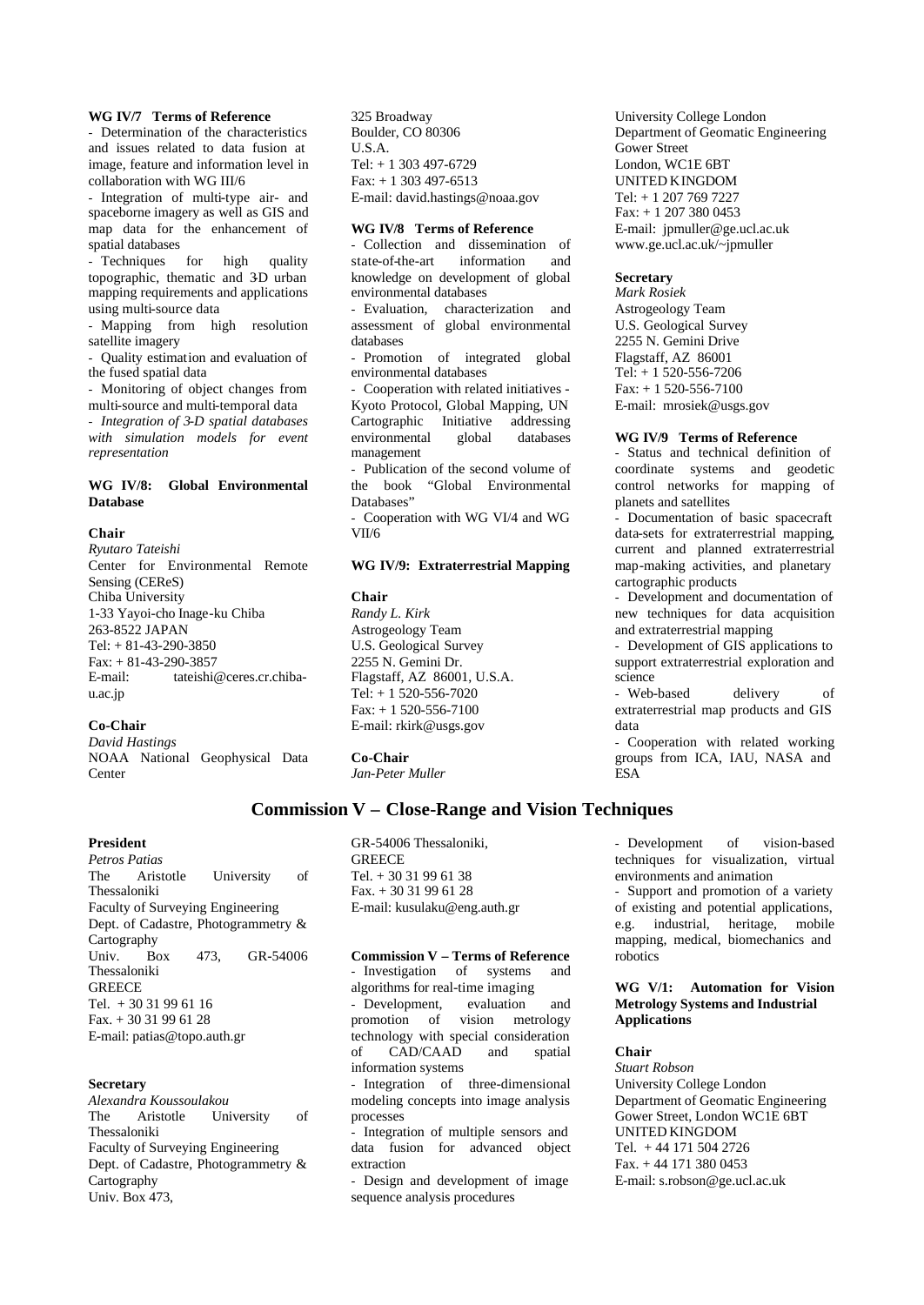### **Co-Chair**

*Thomas Luhmann* Fachhochschule Oldenburg Institut fuer Angewandte Photogrammetrie und Geoinformatik Ofener Strasse 16/19, D-26121 Oldenburg GERMANY Tel. + 49 441 7708 - 172 Fax. + 49 441 7708 - 170 E-mail: luhmann@fh-oldenburg.de

### **WG V/1 Terms of Reference**

- Development of off-line and on-line systems, digital imaging systems and solutions for metrology and robot vision

- Development of algorithms and procedures for automated sensor orientation and system calibration<br>- Mathematical models

- Mathematical models and algorithms for vision metrology with emphasis in automation

- System performance evaluation in theoretical and practical aspects in collaboration with WG III/8

- Sensor fusion and the integration of disparate data types

- Target and feature recognition in multi-image correspondence

- Range image acquisition, localization and segmentation

- New sensors and areas of application for vision metrology - Cooperation with CMSC

# **WG V/2: Scene Modelling and Virtual Reality**

# **Chair**

*Sabry El-Hakim* National Research Council Institute for Information Technology Ottawa, Ontario K1A 0R6, CANADA Tel: + 1-613 991 6381 Fax: + 1-613 952 0215 E-mail: Sabry.El-Hakim@iit.nrc.ca

### **Co-Chair**

*George Karras* National Technical University of Athens Department of Rural and Surveying Engineering GR-15780 Athens, **GREECE** Tel: + 30 1 7722685 Fax: + 30 1 7722677 E-mail: gkarras@central.ntua.gr

# **WG V/2 Terms of Reference**

- Creation of accurate and realistic looking virtual reality (VR) models from real scenes and objects - Knowledge-assisted 3-D scene

understanding and reconstruction for VR applications

- Integration of computer graphics and VR technology with close-range vision techniques

- Improvement of performance aspects, such as speed and automation, of all procedures of 3-D scene reconstruction

- Design strategies for multi-sensor data collection and integration for complex scenes and environments

Identifying new VR applications requiring high precision 3-D models created with photogrammetric techniques

- Increasing the collaboration between ISPRS and computer graphics, computer vision, and computational geometry groups

# **WG V/3: Medical Image Analysis and Human Motion**

### **Chair**

*Frank van den Heuvel* Delft University of Technology Faculty of Civil Engineering and Geosciences Thijsseweg 11, 2629JA Delft, THE NETHERLANDS Tel: + 31-15-2787609 Fax: + 31 15-2782745 E-mail: F.A.vandenHeuvel@geo.tudelft.nl

### **Co-Chair**

*Hans-Peter Meinzer* German Cancer Research Center Dept. Medical and Biological Informatics Im Neuenheimer Feld 280, D-69120 Heidelberg, GERMANY Tel.: + 49 6221 - 42 2366 Fax.: + 49 6221 - 42 2345 E-mail: H.P.Meinzer@DKFZ-Heidelberg.de

### **WG V/3 Terms of Reference**

Development of real-time medical imaging systems

- Use of photogrammetric and computer vision techniques for data analysis in medical imagery

- Dynamic analysis of human motion 3-D medical imaging for anthropometry and expression analysis - 3-D representation and visualization and medical VR, including support to tele-medicine

- Fostering cooperation between ISPRS and the communities of medical/biomedical engineering, sports science and human/apparel engineering

**WG V/4: Image Analysis and Spatial Information Systems for Applications in Cultural Heritage**

### **Chair**

*Hirofumi Chikatsu* Tokyo Denki University Department of Civil Engineering Hatoyama, Saitama, 350-03 JAPAN Tel. + 81 492 96 2911 Fax. + 81 492 96 6501 E-mail: chikatsu@g.dendai.ac.jp

### **Co-Chair**

*Gabriele Fangi* Dipartimento di Scienze dei Materiali e della Terra Facolta di Ingegneria - Universita di Ancona Via Brecce Bianche, 60131 Ancona, ITALY Tel. + 39 071 2204742 Fax + 39 071 2204729 E-mail: fangi@popcsi.unian.it

### **WG V/4 Terms of Reference**

- Development and integration of close-range vision techniques and spatial information systems for<br>recording, 3-D reconstruction, reconstruction. modeling and visualization of structures and items of Cultural Heritage

- Incorporation of innovative technologies and development of new products

Development of low-cost and rapid techniques in documentation and monitoring of the cultural heritage

- Development of standard procedures and products in cooperation with related disciplines

- Use of Internet and VR techniques to facilitate promotion of cultural heritage

Close cooperation with national and international groups (e.g. CIPA), as well as ISPRS WGs VII/4 and VII/5

**WG V/5: Quick Response and Distributed Computing for Close-Range Application**

### **Chair**

*Antony Stefanidis* University of Maine Dept. of Spatial Information Engineering 5711 Boardman Hall #348, Orono, ME 04469-5711, U.S.A. Tel: + 1 207 581-2127 Fax: + 1 207 581-2206 E-mail: tony@spatial.maine.edu

# **Co-Chair**

*Vincent Tao* The University of Calgary Dept. of Geomatics Engineering 2500 University Drive, NW Calgary, Alberta T2N 1N4, CANADA Tel: + 1-403 220-5826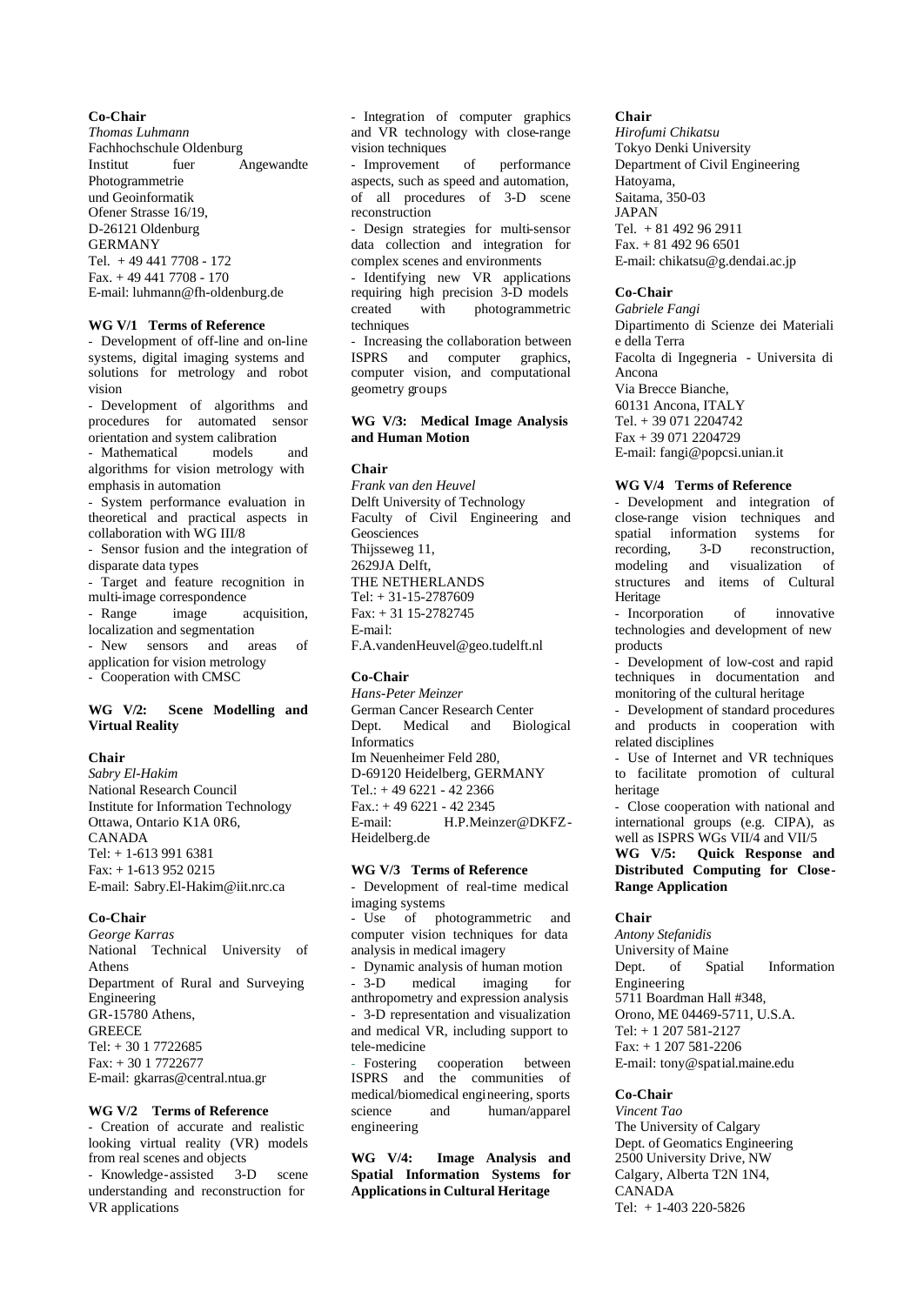Fax: + 1-403 284-1980 E-mail: ctao@ucalgary.ca

### **WG V/5 Terms of Reference**

- Met hodologies and applications of integrating close range and air-/spaceborne imagery.

- Integration of office-to-field solutions for data collection, remote data access, and mobile management - Integration of indoor and outdoor 3- D models in urban and industrial areas - Distributed multimedia geospatial

databases incorporating close range imagery and other types of geospatial information - Wireless field computing

applications for geodata acquisition and processing **WG V/6: Visualization and**

# **Animation**

# **Chair**

*Armin Gruen* Swiss Federal Institute of Technology Institute of Geodesy and Photogrammetry ETH – Hoenggerberg, CH - 8093 Zurich SWITZERLAND Tel: + 41-1-633-3038 Fax: + 41-1-633-1101 E-mail: agruen@geod.baug.ethz.ch

Instituto Nacional de Pesquisas

Av. dos Astronautas, 1758 – Jardim da

12201-970 – São José dos Campos –

Instituto Nacional de Pesquisas

Av. dos Astronautas, 1758 – Jardim da

12201-970 – São José dos Campos –

**Commission VI – Terms of**

- Promotion of education and training at fundamental, advanced and

# **Co-Chair**

**President**

Espaciais

**Secretary** *João Ávila*

Espaciais

SP, BRAZIL

**Reference**

Tel.: + 55 12 345-6864 Fax: + 55 12 345-6870 E-mail: avila@ltid.inpe.br

Granja

Granja

SP BRAZIL

*Tania Maria Sausen*

Tel.: + 55 12 345-6862 Fax: + 55 12 345-6870 E-mail: tania@ltid.inpe.br

*Shunji Murai*

The University of Tokyo Institute of Industrial Science No.Ce508, 5 FL. C Building 4-6-1 Komaba, Meguro, Tokyo 153-8505, JAPAN Tel:  $+ 81 - 3 - 5452 - 6406$ Fax: + 81-3-5452-6408 E-mail: murai@rs.iis.u-tokyo.ac.jp

### **WG V/6 Terms of Reference**

Development of image-based techniques for integration of live figures and environment generation tasks into the animation process and procedures

Study of methods and techniques to support the interaction of real and virtual objects

- Encouragement of collaboration with the computer animation community for the exchange of<br>knowledge, techniques and  $k$ nowledge, applications

Promotion of application-specific photogrammetric technology through collaboration with related ISPRS<br>Working Groups and through Working Groups and through presentations at technical meetings of the animation community

# **INTER-COMMISSION (IC) WG V/III: Image Sequence Analysis**

**Chair** *Marc Pollefeys* K.U. Leuven – ESAT – PSI

# **Commission VI – Education and Communication**

professional levels Promotion of technology transfer, taking into account regional needs and resources Development of computer-assisted teaching and training, and distance learning - Development and promotion of communications with and between members and other international organizations through the Internet and other appropriate electronic means

# **WG VI/1: Education and Training**

**Chair** *Emmanuel P. Baltsavias* Institute of Geodesy and Photogrammetry ETH Hoenggerberg CH-8093 Zurich **SWITZERLAND** Tel.: + 41 1 633-3042 Fax: + 41 1 633-1101 E-mail: manos@geod.baug.ethz.ch www.photogrammetry.ethz.ch

# **Co-Chair**

*Theodore Bouloucos*

Kard. Mercierlaan 94 B-3001 Heverlee, BELGIUM Tel: + 32–16–32.10.64  $Fax: +32-16-32.17.23$ E-mail: Marc.Pollefeys@esat.kulueven.ac.be

### **Co-Chair**

*Guoqing Zhou* Old Dominion University Dept. of Civil Engineering and Technology Kaufman Hall, Rm 214 Norfolk, VA 23529, U.S.A. Tel: + 1 757 683-3619 Fax: + 1 757 683-3698 or 757 683- 5655 E-mail: gzhou@odu.edu

### **IC WG V/III Terms of Reference**

- Algorithms and processes in image sequence analysis, temporal analysis, time-constrained solutions and dynamic analysis and tracking

- Integration of image data with navigation sensor data and multisensor information<br>- Devices for

for image sequence acquisition and storage

- Systems and applications in robot vision, machine vision, medical imaging, autonomous navigation, motion analysis, deformation analysis and data capture for VR

ITC Hengelosestraat 99 P.O. Box 6 7500 AA Enschede THE NETHERLANDS Tel.: + 31 0 53 487-4352 Fax: + 31 0 53 487-4335 E-mail: bouloucos@itc.nl www.itc.nl

### **Secretary**

*Jana Visnovcova* Institute of Geodesy and Photogrammetry Swiss Federal Institute of Technology 8093 Zurich SWITZERLAND Tel.:  $+41$  1 633-6808 / +41 1 633-3055 Fax: + 41 1 633-1101 E-mail: jana@geod.baug.ethz.ch www.photogrammetry.ethz.ch

### **WG VI/1 Terms of Reference**

- Identification and promotion of educational and training opportunities, taking into account regional needs<br>- Identification, promotion - Identification, promotion and organization (in cooperation with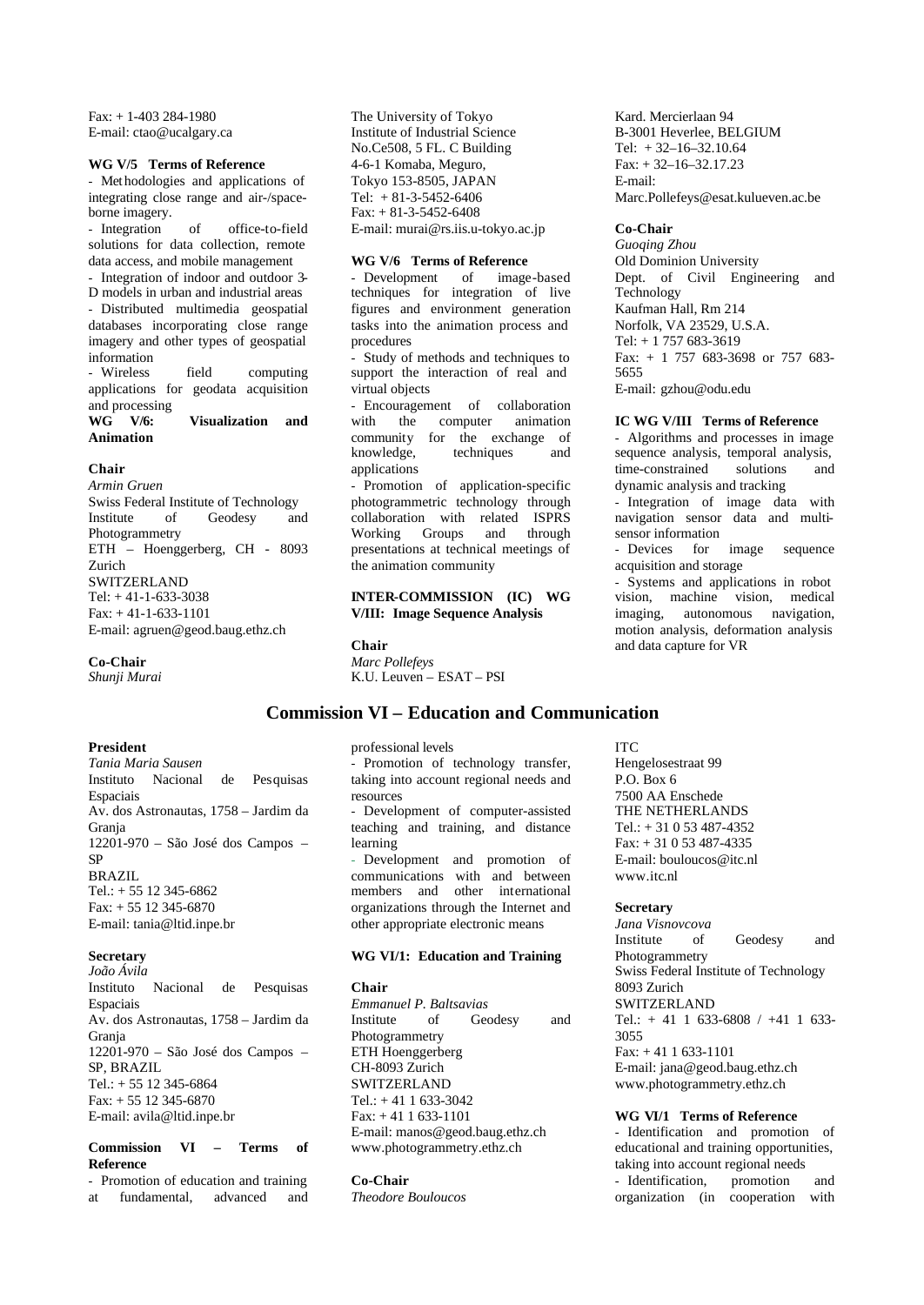educational and research institutions) of educational material (courses, tutorials, glossaries etc.), especially in electronic form

- Collection and dissemination of information on higher level education - Organization of educational and training activities, especially at ISPRS events and with the cooperation of ISPRS members

- Promotion of scientific publications in our fields and collection and dissemination of respective bibliographic information

- Co-operation with firms, esp. Sustaining Members, for training at technical level (e.g. operators) and support of educational and training activities in developing countries

- Co-operation with International Spatial Information Societies, UM and other relevant organizations on education and training

- Stimulating the development of materials for promoting ISPRS scientific and professional activities in elementary and secondary education

# **WG VI/2: Computer Assisted Teaching**

### **Chair**

*Mark R. Shortis* Assistant Dean (Computing and Multimedia) Faculty of Engineering The University of Melbourne Parkville, Victoria 3052 AUSTRALIA Tel.: + 61 3 8344-6401 Fax:  $+ 61$  3 9347-2480 /  $+ 61$  3 8347-2916 E-mail: M.Shortis@unimelb.edu.au www.ecr.unimelb.edu.au www.sli.unimelb.edu.au/intro.html

# **Co-Chair**

*Pierre Grussenmeyer* ENSAIS-LERGEC, Polytechnicum of Strasbourg Photogrammetry & Geomatics Group 24, Boulevard de la Victoire 67084 Strasbourg Cedex FRANCE Tel.: + 33 388 14 47 33 Fax: + 33 388 24 14 90 E-mail: Pierre.Grussenmeyer@ensais.ustrasbg.fr www-ensais.u-strasbg.fr http://photogeo.u-strasbg.fr

# **WG VI/2 Terms of Reference**

- Collection, analysis, dissemination and promotion of materials, software and data (hard copy and/or soft copy) for computer assisted teaching

- Investigation of the role of computer assisted teaching in modern education

and training such as material, methodologies, and tools

Assessment and evaluation of highly interactive multimedia materials and the transformation of tertiary level courses in remote sensing, photogrammetry, SIS

# WG VI/3: International<br>
Cooperation and Technology **Cooperation and Transfer**

### **Chair**

*Mojca Kosmatin Fras* Head of Photogrammetry Dept. Geodetic Institute of Slovenia Jamova 2, 1000 Ljubljana SI OVENIA Tel.: + 386 1 200-2908 Fax: + 386 1 425-0677 E-mail: mojca.fras@institut-gf.uni-lj.si www.institut-gf.uni-lj.si

### **Co-Chair**

*Ulrike Karin Rivett* Dept. of Geomatics University of Cape Town Private Bag Rondebosch 7700 SOUTH AFRICA Tel.: + 27 21 650-3574 Fax: + 27 21 650-3572 E-mail: ulrike@eng.uct.ac.za www.geomatics.uct.ac.za

### **Secretary**

*Tamara Bellone* DIGET, Politecnico di Torino Corso Duca degli Abruzzi, 24 I-10129 Torino, ITALY Tel.: + 39 011 564-7709 Fax: + 39 011 564-7699 E-mail: BELLONE@POLITO.IT www.diget.polito.it

### **WG VI/3 Terms of Reference**

- Development of matrices of joint activities with ISPRS Regional Members and other international organizations

- Development of activities to foster relationships between Regional Member organizations and the relevant WG

Development of connections with international organizations to urge the wider promotion and use of photogrammetry, remote sensing, GIS and related disciplines

- Further development of international cooperation and public relations for ISPRS professions and stimulation of young professionals for cooperation in ISPRS activities

Identification of channels for international cooperation in education and stimulation of international and regional organizations to support and

fund activities promoted by ISPRS (in co-operation with the Council)

- Identification and use of support mechanism addressing needs for technology transfer, i.e. knowledge transfer and improvement of the infrastructure, especially in developing countries

- Establish links and liaise with ISU.

### **WG VI/4: Internet Resources and Distance Learning**

# **Chair**

*Sanjay Kumar* Centre for Spatial Database Management & Solutions Director A-13, Sector 22, Noida, U.P. INDIA 201301 Tel.: + 91 118 452-7044 / + 91 118 455-4335 /+ 91 118 444- 0831 Fax: + 91 118 452-7044 E-mail: Sanjay.Kumar@csdms.org / Sanjay.kumar@GISdevelopment.net

### **Co-Chair**

*Carlos G. Patillo* Director Centro de Percepción Remota y SIG Avda. Vicuña Mackenna 4860, Casilla 306 Santiago CP 690-44-11 , CHILE Tel.: + 56 2 686-4137 / + 56 2 686- 4988 / + 56 2 686-4693  $Fax: + 56253-2900$ E-mail: cpatillo@puc.cl www.cprsig.puc.cl www.csdms.org /www.GISdevelopment.net

# **Secretary**

Ravi Gupta Centre for Spatial Database Management & Solutions A-13, Sector 22, Noida, U.P. INDIA 201301 Tel.: + 91 118 452-7044 / + 91 118 455-4335 / +91 118 444-0831 Fax: +91 118 452-7044 E-mail: Sanjay.Kumar@csdms.org / Sanjay.kumar@GISdevelopment.net www.csdms.org / www.GISdevelopment.net

### **WG VI/4 Terms of Reference**

- Development of Education Forum through Internet about remote sensing, SIS and photogrammetry in cooperation with WG VI/1

- Identification and provide links to sources of geospatial data and accessibility through Internet Map Server Applications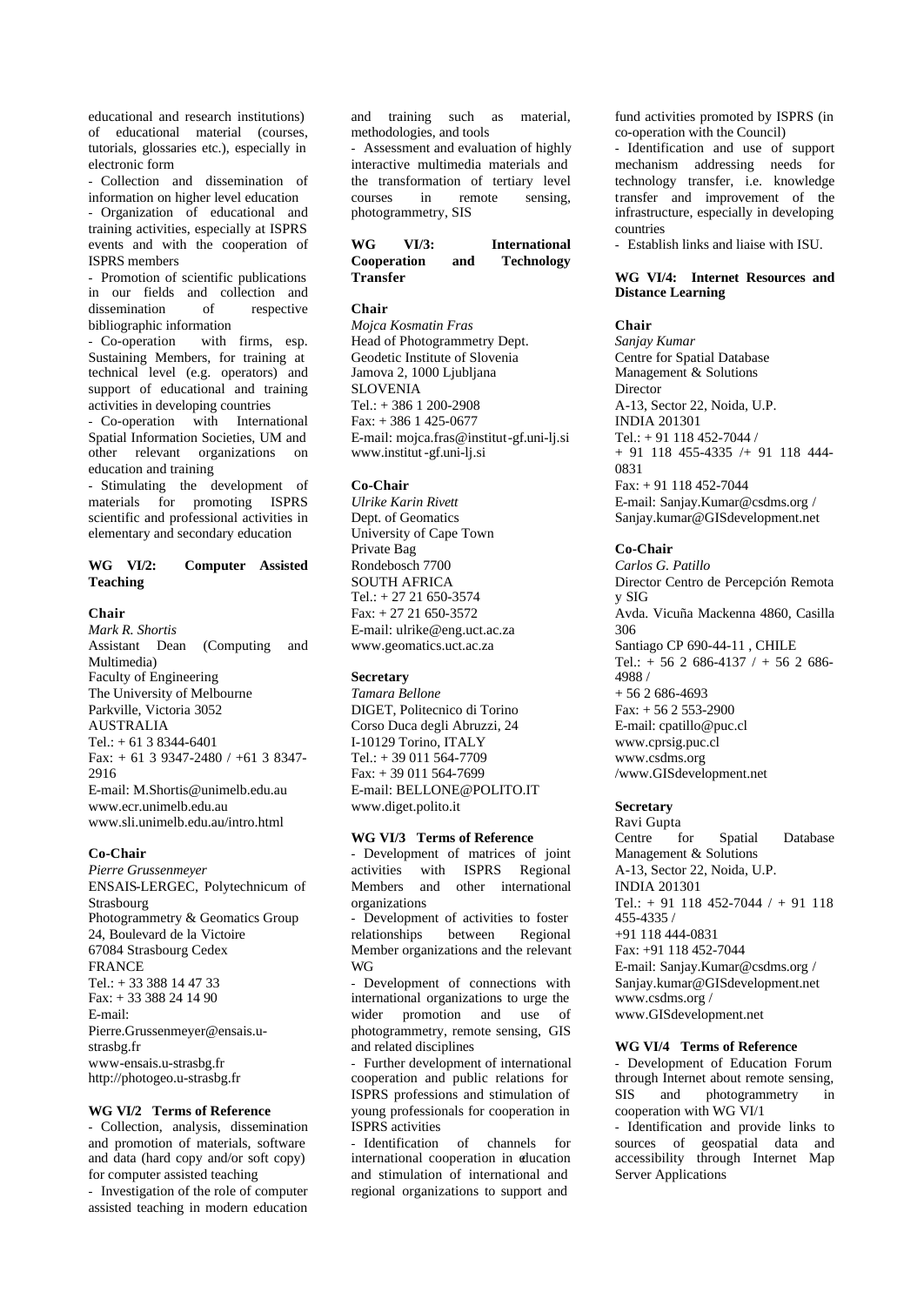- Development and maintenance Web Directory about Tutorials on Remote Sensing, SIS and Photogrammetry

- Development of Technical Guides for Distance Learning implementation through Internet Maintenance of ISPRS Internet guidelines

# **Commission VII - Resource and Environmental Monitoring**

### **President**

*Rangnath Navalgund* Remote Sensing Applications Area Space Applications Centre (ISRO) Jodhpur Tekra, Ahmedabad 380 015 INDIA Tel: + 91 79 6768862 Fax: + 91 79 6762735 E-mail:rangnath@ad1.vsnl.net.in navalrr@yahoo.com

### **Secretary**

*Shailesh Nayak,* Remote Sensing Applications Area Space Applications Centre (ISRO) Jodhpur Tekra, Ahmedabad 380 015, INDIA Tel: + 91 79 6774141 Fax: + 91 79 6762735 E-mail: shaileshnayak@hotmail.com

### **Commission VII – Terms of Reference**

- Spectral, spatial, and temporal radiation properties of objects

- Methodology of computer-aided interpretation and analysis of sensor data

- Environmental studies, resource inventories, and interpretative aspects of thematic mapping as applied in studies of vegetation, forestry, agriculture, soils, land and water use, geology, geomorphology, hydrology, oceanography, coastal zones, snow and ice, atmospheric sciences, archaeology, human settlements and engineering

- Integration of remote sensing and GIS techniques for spectral, spatial, temporal and process modeling, and monitoring of resources and the environment

- Applications of remotely sensed data for disaster monitoring, mitigation and assessment

- Use of remotely sensed data and global databases to support sustainable development and application in determination of indices of change to<br>support global modeling and support global modeling and monitoring.

# **WGVII/1: Fundamental Physics and Modelling**

# **Chair**

*Karl Staenz* Canada Centre for Remote Sensing Geomatics Canada 588, Booth Street

Ottawa, Ontario K1A 0Y7 CANADA Tel: + 1 613 947 1250 Fax: + 1 613 947 1383 E-mail:karl.staenz@ccrs.nrcan.gc.ca

### **Co-Chair**

*Mark Leroy* CNES – CNRS – UPS 31401 Toulouse Cedex 4, FRANCE Tel: + 33 561 558514 Fax :+ 33 561 558500 E-mail:marc.leroy@cesbio.cnes.fr

### **Secretary**

*Phil Teillet* Canada Centre for Remote Sensing Geomatics Canada 588 Booth Street, Ottawa, Ontario CANADA, K1A0Y7  $Tel + 16139471251$ Fax: + 1 613 947 1383 E-mail: phil.teillet@ccrs.nrcan.gc.ca

### **WGVII/1 Terms of Reference**

- Study of spectral, spatial and temporal signatures of various earth surface features (land and ocean) with special reference to hyper spectral and microwave aspects

- Studies to understand view angle effects on spectral signatures

System studies to define a set of sensors / constellation of satellites for theme applications and radiometric and geometric requirements; in conjunction with WG  $I/2$ 

- Investigations in the area of retrieval of geophysical parameters

- Cooperation with WG III/5 on advance information extraction techniques, classifiers, and data fusion techniques

Co-operation with institutions maintaining data bases on spectral signatures, CEOS CalVal WG and EARSeL SIG on Imaging Spectrometry

# **WGVII/2: Sustainable Agriculture & Eco-System Approach**

### **Chair**

*K. de Bie* ITC Division Geoinformatics and Spatial Data Acquisition P.O.Box 6, 7500 AA Enschede THE NETHERLANDS

- Identification and dissemination of RS, SIS and photogrammetry and photogrammetry applications provided in Internet - Co-operation with WG IV/8, II/3 and II/6

Tel: +31 53 4874362 Fax: +31 53 4874388 E-mail: debie@itc.nl

# **Co-Chair**

*Lei F. Tian* Director of Ag Remote Sensing Lab Professor of Agricultural Engineering University of Illinois at Urbana-Champaign, U.S.A. Tel: + 217 333 7534 Fax: + 217 244 0323 E-mail:lei-tian@uiuc.edu

### **Secretary**

*K. de Bie* PO Box 6 7500 AA Enschede The NETHERLANDS Tel: +31 53 487 4362 Fax: +31 53 487 4399 E-mail:debie@itc.nl

### **WGVII/2 Terms of Reference**

- Improve crop monitoring and yield modelling methodology with synergistic use of space, agrometeorology and in-situ observations in GIS environment - Investigate the interaction of agriculture with ecosystems, especially management that reduces agricultural impacts on the environment

- Geo-information and management requirements for the ecosystem approach

- Ensure optimal use of agriculture inputs for precision farming employing high spatial and spectral resolution and other data

- Improve models for assessment, efficient utilization and conservation of water resources for agriculture using optical, thermal and microwave data with other data

- Integrated studies for cropping systems in various regional set-ups for attaining sustainable agriculture

# **WG VII/3: Integrated Monitoring Systems for Resource Management**

### **Chair**

*Sandra Maria Fonseca da Costa* University of Vale do Paraiba-UNIVAP Instituto de Pesquisa e Desenvolvimento – I.P. & D. Av. Shishima Hifumi,